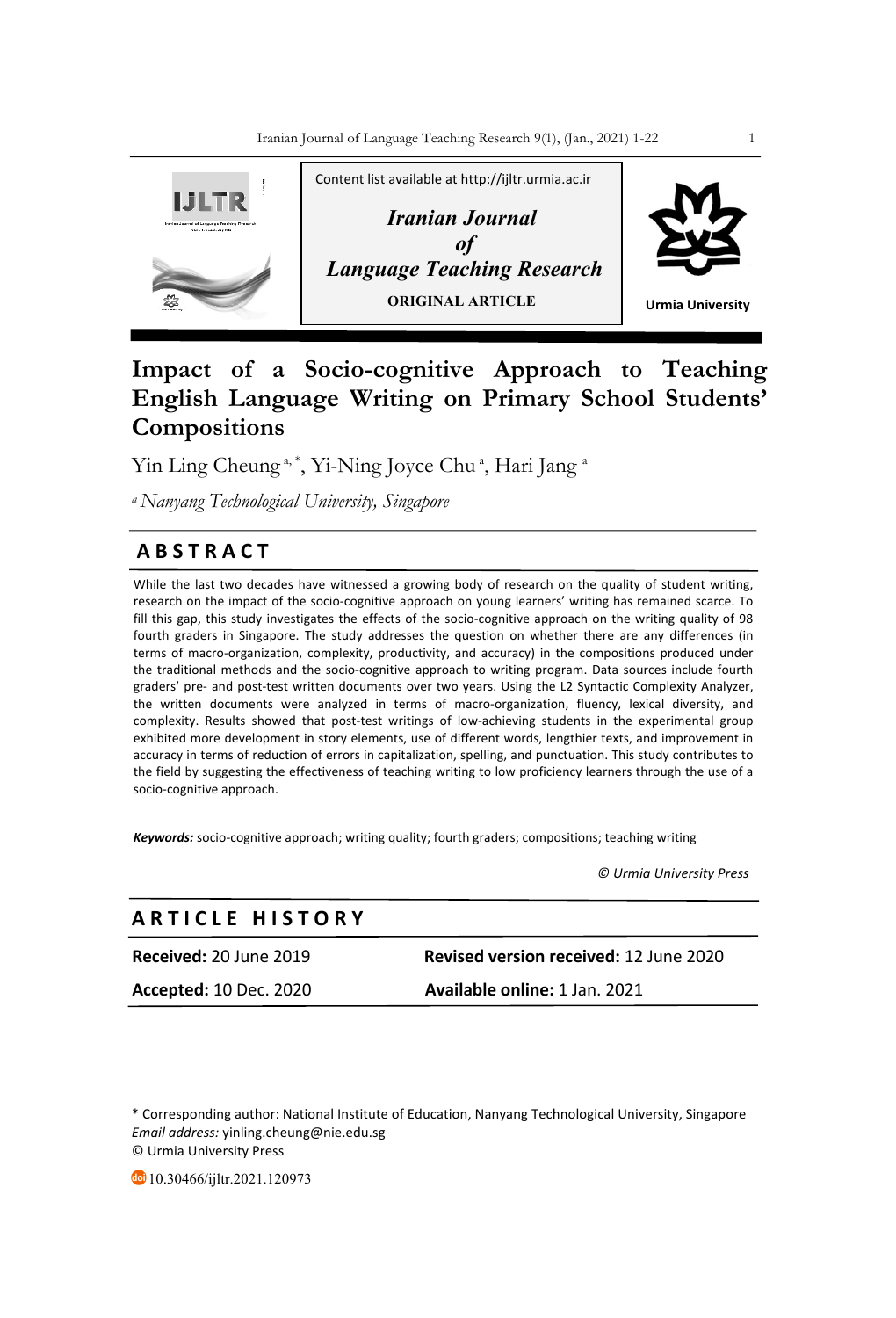## **Introduction**

Over the years, most existing studies on academic writing instruction have been conducted at secondary school or university levels, particularly as contrasting rhetoric studies of L1 and L2 writing. Far less attention has been paid to other educational settings such as primary schools. It is therefore important to explore how academic writing is taught in primary schools in order to broaden our understanding of student writing. Another rationale for understanding the teaching of academic writing at the primary school level is that previous studies mainly examined the effects of explicit writing instruction on primary school students in the genre of argumentative essays. On the contrary, it is narrative writing that was found to be the focus of writing instruction in primary schools in Asia. With such an emphasis on narrative writing instruction in primary schools, there is a need to explore the effects of explicit narrative writing instruction on low proficiency students in primary school settings.

The current study aimed to examine the effects of explicit writing instruction through the sociocognitive approach by identifying and understanding how it may impact the quality of writing produced by underachievers in a primary school. The socio-cognitive approach to teaching writing was based on the integration of genre and cognitive theories, emphasizing the readers, contexts, and goals of writing. Despite positive findings of writing intervention programs based on the socio-cognitive approach and the evident necessity of remedial support for underachieving writers, to our knowledge, there is no published study of such writing programs being implemented in primary schools (Lane et al., 2010; Ng & Cheung, 2018). So far, only narrative (Chandrasegaran & Yeo, 2006) and expository essays (Chandrasegaran, 2013) have been examined at the secondary school level, and there exists a research gap in the application of the sociocognitive approach in narrative writing instruction at the primary school level.

The present study aims to address research gaps on the effects of the socio-cognitive approach in writing instruction in primary school settings. The goal is to examine if there are any differences (in terms of macro-organization, fluency, productivity, and complexity) in the compositions produced under the traditional methods and the socio-cognitive approach to writing program.

## *Theoretical framework: Socio-cognitive approach to writing*

Chandrasegaran (2013) uses the term socio-cognitive as a concept which "brings together elements of cognitive process models of writing and social-cultural views including genre-based approaches to writing instruction" (p. 103). Martin's (1993) socio-cultural view of writing, which represents writing as a "goal-directed, social activity" (p. 142), is about using writing "to get things done" (Martin & White, 2005, p. 33). It views writing as a social activity, treating "writing as participating genres with other people" (Chandrasegaran, 2013, p. 103). Writing as social interaction in the classroom may include explicit teaching of the genres that are tested in schools (Green, 2018; Lam, 2018; Veel, 2006), teaching of organization structure of genres (Rothery, 1996), and teaching vocabulary and grammar of particular kinds of genres (Williams, 2004) through deconstruction of model essays. In the cognitive process theory of writing, writing influences students' thinking in the planning, organizing, writing, and revising stages. In short, we take Chandrasegaran's (2013) theoretical framework as the basis for operationalizing the term socio-cognitive approach to writing in our research. With an appropriate use of socio-cognitive approach to writing (with a focus on thinking processes), students' writing quality will be improved. In our study, students' writing quality is defined in terms of macro-organization, fluency, productivity, and complexity (Yang, Lu, & Weigle, 2015).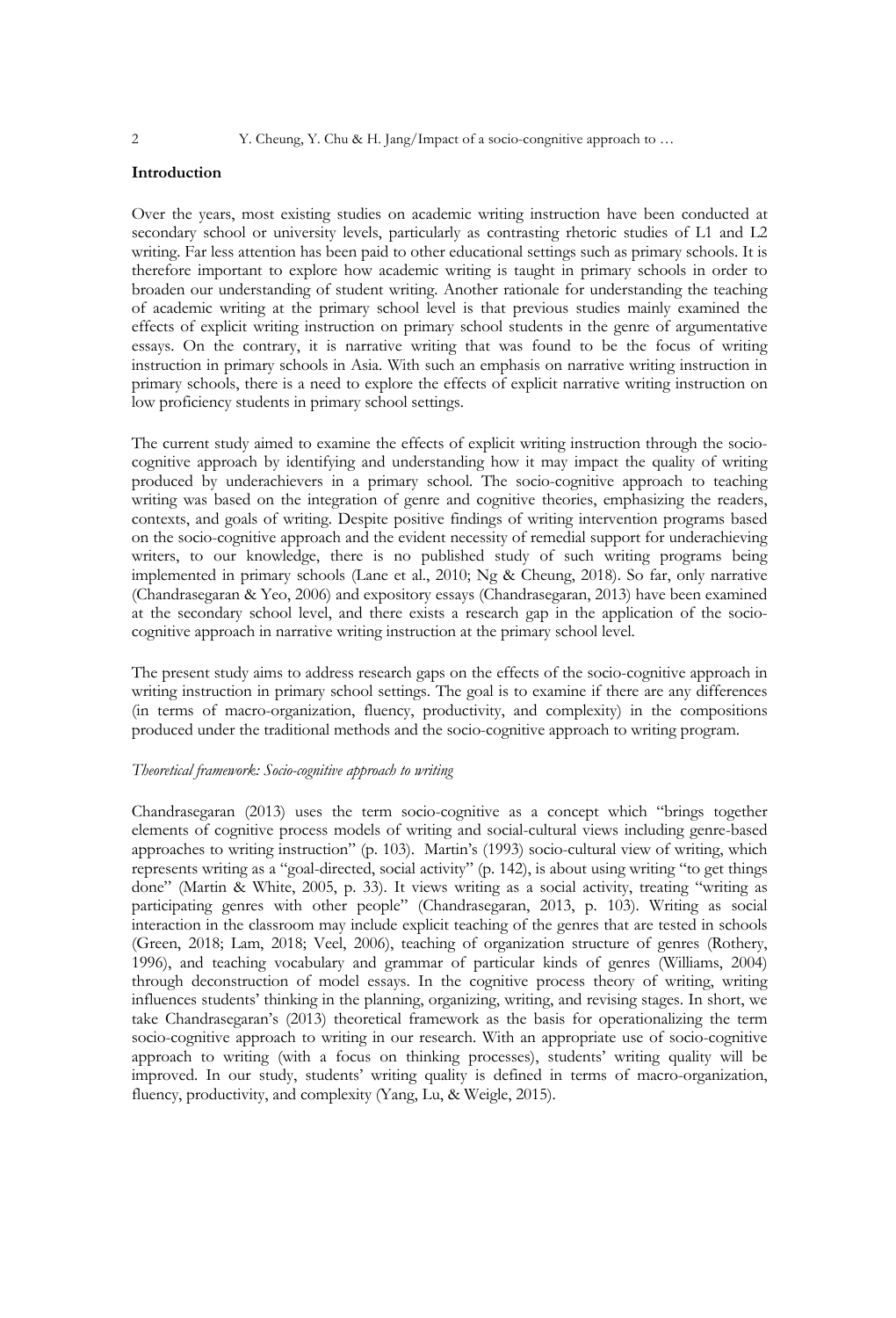### **Literature review**

Proponents of the socio-cognitive approach suggest that explicit teaching of the thinking process, which reflects genre-specific features, will have an impact on improving writing competence. In teaching character depiction in narrative writing, Chandrasegaran and Yeo (2006) found that ninth grade students in a school in Singapore showed improvements in setting the rhetorical goal. Further, consistent explicit teaching of the thinking process of matching the rhetorical goal and justification of choice of language helped students write a goal-directed story, as students were able to use more epithets and ideational tokens while writing a narrative. Chandrasegaran (2013) conducted another study to determine the effectiveness of the socio-cognitive approach of teaching expository writing for ninth grade students in Singapore. The study found that students displayed more stance assertion moves and stance support moves in post-instruction essays, which were used as indicators of sound expository essays. Through guided class discussion and explicit teaching of cognitive processes in genre writing practices, instructions effectively raised students' awareness of the social context of the texts, as well as reader and writer roles. Students were also found to have improved in discourse moves such as elaborating claims and countering opposing views.

Despite the positive findings in previous studies (Koh, 2002; Neo, 2004), the results should be interpreted carefully. Chandrasegaran's (2013) study did not have a control group, and as a result, all participants received the same instruction. Therefore, it was unclear if improvement demonstrated was due to the intervention program. Second, Chandrasegaran (2013) assumed that participants already possessed the meta-cognitive ability to control the writing process prior to the intervention program. Participants were assumed to possess meta-cognitive abilities in choosing an appropriate support strategy to achieve their rhetorical goal. It may be argued that participants whose written English was regarded as generally understandable by the researcher might not possess the meta-cognitive abilities required to write their expository essays prior to explicit modeling of instruction in writing (Glaser & Brunstein, 2007).

Given the importance of helping students develop cognitive and meta-cognitive strategies to improve their academic writing, Harris and Graham (1992) advocated that less capable students must be explicitly instructed on cognitive and meta-cognitive strategies due to their ineffectual ability to acquire those strategies with implicit instruction. Over the last two decades, Harris, Graham, and Mason (2006) developed the Self-Regulated Strategy Development (SRSD) model to help students with learning difficulties improve writing skills (Harris, et al., 2006; Saddler, Moran, Graham, & Harris, 2004). The SRSD model integrates all major learning theories: social cognitive, constructivist, and behavioral. It emphasizes four main characteristics of self-regulated learning (i.e., goal setting, self-instruction, self-management, and self-reinforcement) to support writers.

Harris and Graham (1992, 1996) found that the integrated approach of SRSD showed impacts with struggling young writers on writing improvements by explicit teaching of genre-specific writing strategies and self-regulated strategies (Glaser & Brunstein, 2007; Graham, Harris, & Mason, 2005). The findings showed that SRSD intervention has positive impacts when helping struggling writers (Glaser & Brunstein, 2007). For instance, in the study conducted by Graham et al. (2005), participants were divided into three groups: recipients of SRSD instruction only, recipients of SRSD instruction and peer support, and the control group. Third-graders who struggled with their writing  $(n = 73)$  in Washington, DC were asked to write stories and persuasive essays. The findings showed that both SRSD groups improved significantly in the posttest and delayed-posttest. In another study, Sawyer, Graham, and Harris (1992) divided 33 fifth- and sixth-grade students with learning disabilities into three groups: SRSD, SRSD without explicit self-regulation instruction, and the control group. The findings indicated that the SRSD experimental group obtained significantly greater schematic structure scores at generalization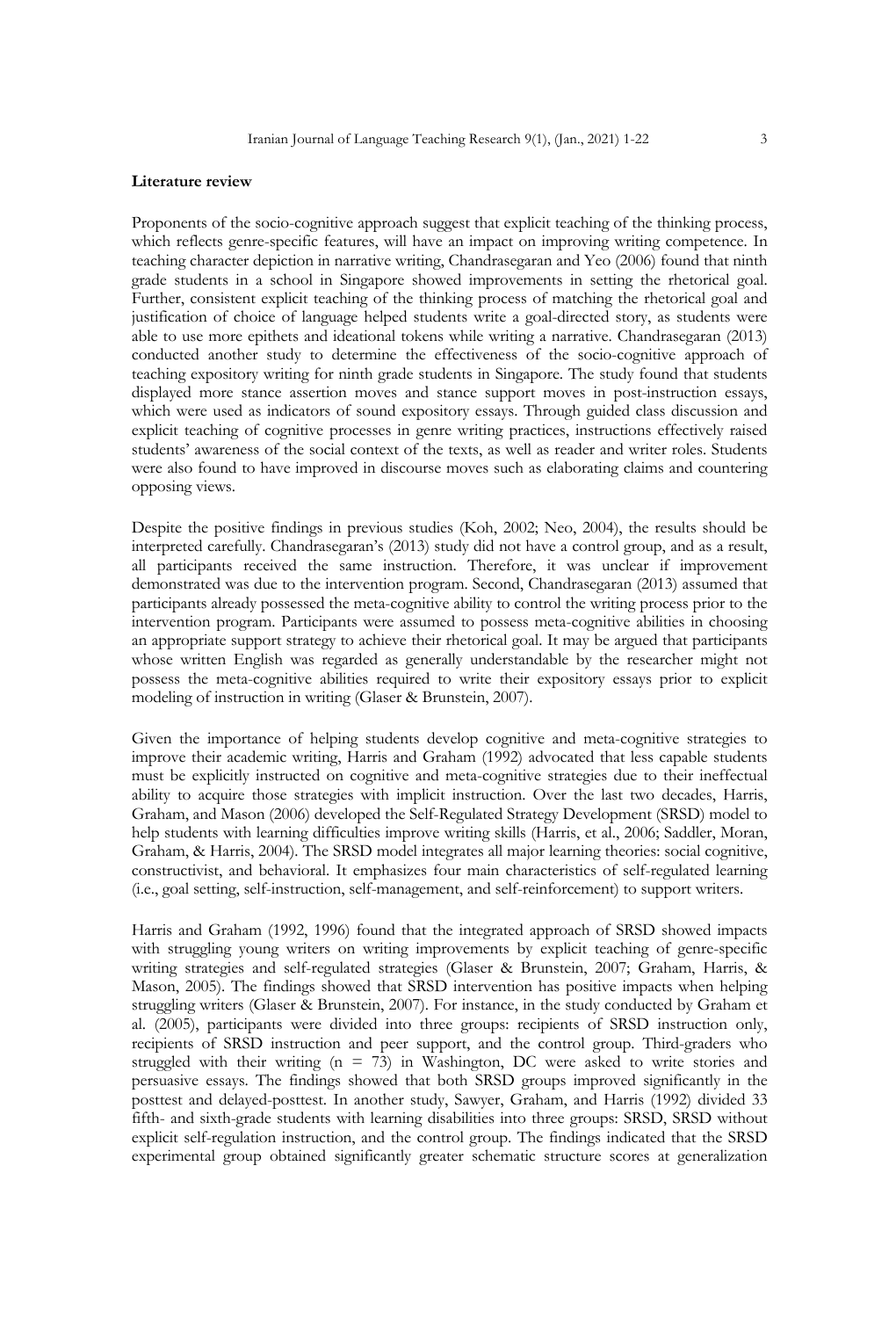compared to the other groups. Comparison with the control group showed that SRSD conditions had substantial positive effects.

To date, some studies have demonstrated the positive impacts SRSD has on helping students with learning disabilities to improve in writing. However, there are still ways to contribute to the growing body of literature. First, measurements of writing quality have only been recorded holistically as opposed to detailed language competence analysis using software programs (e.g., Glaser & Brunstein, 2007). While holistic scoring by trained teachers may be accurate, scoring can be biased based on students' overall language proficiency (Crossley & McNamara, 2014) and rating procedures (Chiang, 1999). Second, language proficiency has not been examined in previous studies (Chandrasegaran, 2013; Harris et al., 2006). As language proficiency is a strong variable that impacts writing quality, effects of the socio-cognitive writing program would likely see varied results by different proficiency levels of students. Third, emphasis on mnemonic charts may lead students to focus excessively on cognitive strategies and, in turn, subconsciously neglect social purposes of writing such as context and audience. Therefore, it is important to help students develop cognitive and meta-cognitive strategies while, at the same time, remembering to set an appropriate goal of writing that would reflect socially-situated contexts and audiences.

Based on the above review of empirical studies of the socio-cognitive writing approach, the current study adopted a few key points to be more appropriate for the study of teaching narrative writing in primary schools. First, explicit teaching of the genre-specific thinking process was emphasized while considering young struggling learners' cognitive abilities, with self-regulation also explicitly taught. To provide students with a form of 'visible thinking process' as emphasized by Collins et al. (1987), a graphic organizer was used as a model for cognitive and meta-cognitive thinking processes. Second, students were prompted to consider their writing goal and intended audience on the graphic organizer to help make writing decisions. Third, to simplify the SRSD model for the present study, the 'WWW, WHAT2, and HOW2' chart (Harris & Graham, 1996) was used to reduce time required to educate teachers before the intervention and students during the intervention.

This study addressed the following question: Are there any differences (in terms of macroorganization, complexity, productivity, and accuracy) in the compositions produced under the traditional methods and the "socio-cognitive approach to writing" program by students of different proficiency levels? If so, what are they?

#### **Methodology**

## *Participants and context*

A total of 98 fourth-grade students (aged  $9 - 10$ ) from a primary school in Singapore participated in the socio-cognitive writing program between January 2016 and December 2017. The fourthgrade consisted of five classes from the 2016 academic year and six classes from the 2017 academic year. Each year, fourth-grade students were grouped based on their academic abilities in terms of low, mid, and high competence. Though the medium of instruction in the school was Singapore Standard English, participants mainly used their mother tongues (Chinese, Malay, or Tamil) or Singapore Colloquial English at home.

A quasi-experimental study design was adopted. At the beginning of each academic year in January, underachieving students were selected based on their competency of English to participate in the socio-cognitive writing program as part of the experimental group. As students were selected from classes of different academic abilities, the experimental group was further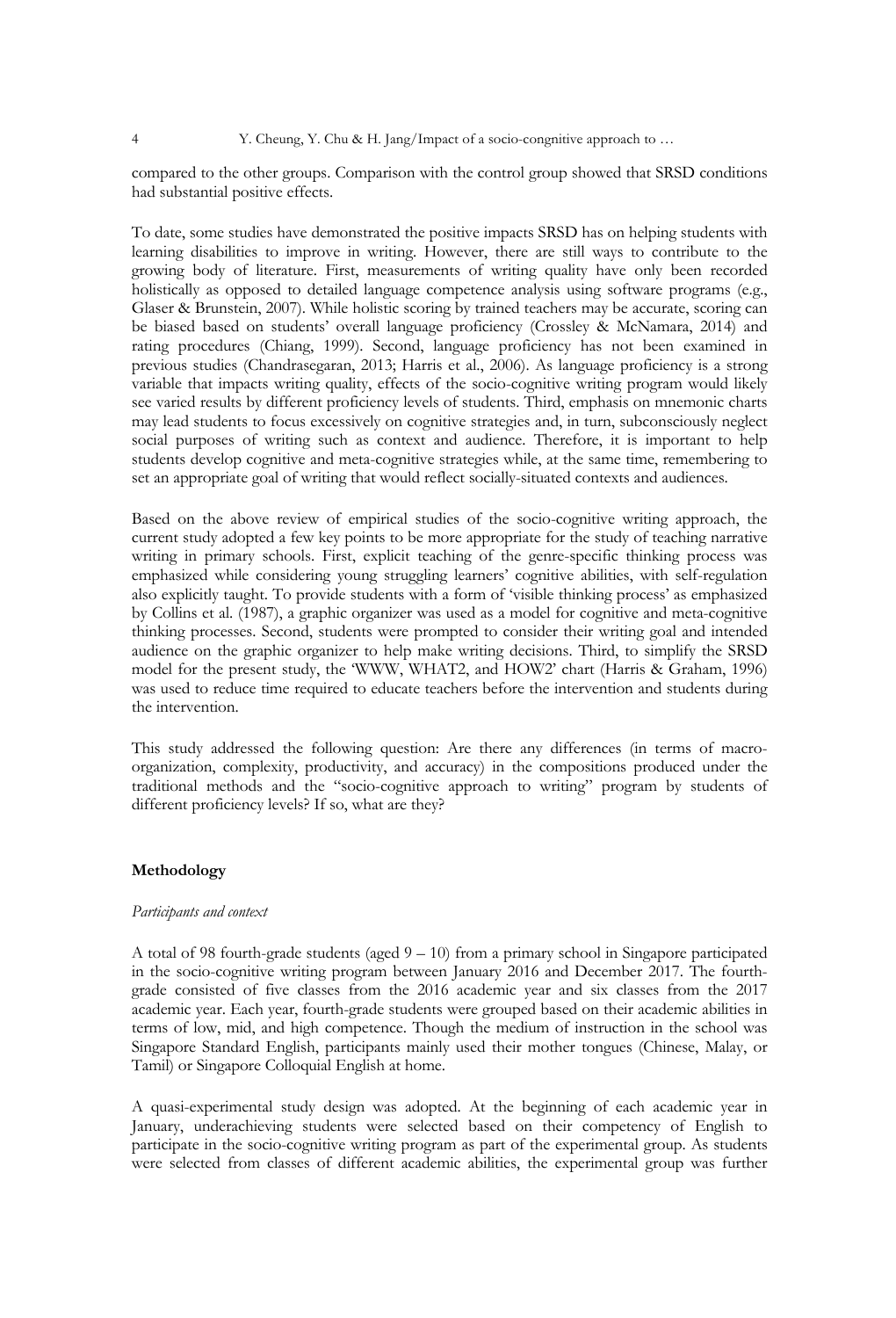divided into three proficiency groups—experimental groups 1, 2, and 3. Underachieving students of lower academic abilities were assigned to experimental group 1 ( $n=20$ ); underachieving students of relatively mid academic abilities were assigned to experimental group 2 (n=19); and underachieving students of relatively higher academic abilities were assigned to experimental group  $3$  (n=16).

Teachers involved in the intervention program were trained by the project principal investigator (i.e., the researcher) before the start of the program to ensure complete understanding of the objective and method of delivering the socio-cognitive writing program. Teaching materials such as lesson plans and graphic organizers were provided to all teachers.

The control group for this research consisted of 43 fourth grade students. Writing samples (i.e., pretest and posttest) were collected. Within the control group, students were subdivided into three proficiency groups. Students of lower academic abilities were assigned to the control group 1; students of mid academic abilities classes were assigned to control group 2; and students of relatively higher academic abilities were assigned to control group 3.

#### *Pedagogical intervention*

The intervention program was designed to teach writing through the socio-cognitive approach. The integration of social and cognitive theory was achieved through (i) the explicit teaching of the cognitive writing process (Bereiter & Scardamalia, 1987), (ii) modeling of the thinking process (Flower, 1994), and (iii) the genre-based approach (Martin, 1997) to consider audience and purpose of writing. Participants were instructed to follow the process writing stages of planning, organizing, writing, and revising (Bereiter & Scardamalia, 1987). The mnemonic chart of 'WWW, WHAT2, and HOW2' questions was adapted from Harris and Graham (1992) to help participants develop thinking processes for narrative writing (see Table 1). The 'why' questions were the most important feature in the mnemonic chart as it was believed that by teaching students to ask themselves the reason for including a particular detail in their composition would also help toward aligning their written document with their goal of writing.

In the adaptation of the SRSD model, self-assessment was chosen as the self-regulation strategy that participants needed to master. Self-assessment was provided in the form of a checklist for participants to self-assess their writing process at the end of the planning, writing, and revising phase. Also, a genre-based approach was integrated into the study by instructing participants to set a purpose and determine the audience for each narrative writing assignment. The five stages of narrative writing were orientation, events, complication, resolution, and ending. The thinking processes at each stage in relation to the genre procedure were modeled by teachers before students began their writing. Table 1 shows the content of the intervention program.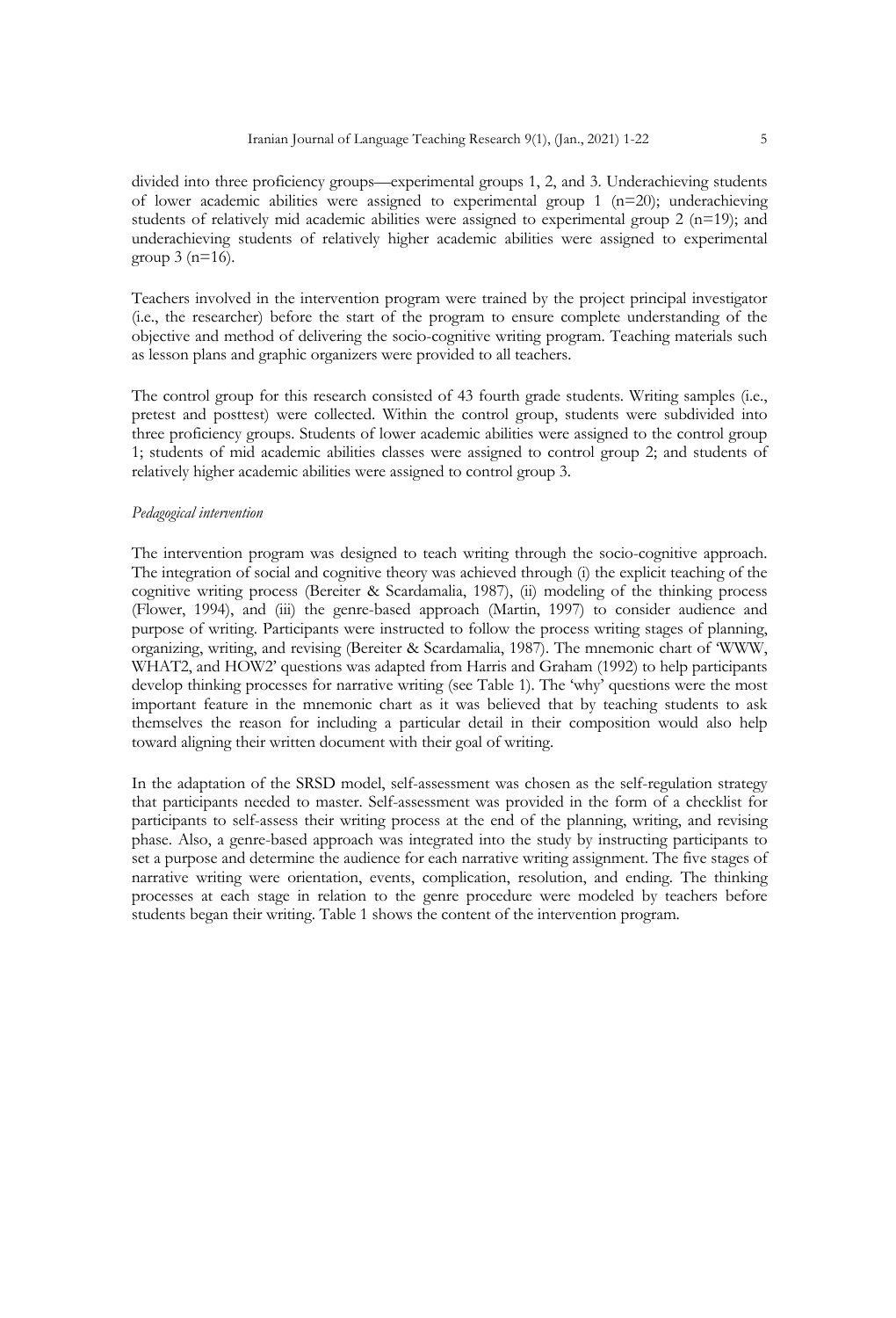| Units | Cognitive processes                                         |                      | Genre practices    |
|-------|-------------------------------------------------------------|----------------------|--------------------|
| 1     | Planning:                                                   | Purpose and audience |                    |
|       | Setting the purpose and audience of the target text         |                      | of the target text |
|       | Organizing:                                                 |                      |                    |
|       | Generating ideas based on the procedures of narrative. WWW, |                      |                    |
|       | WHAT2, and HOW2 questions were introduced in connection to  |                      |                    |
| 2     | stages of the genre.                                        | Orientation          |                    |
|       | WHO is the main character?                                  |                      |                    |
|       | WHEN does the story happen?                                 |                      |                    |
|       | WHERE does the story happen?                                |                      |                    |
|       | WHAT does the main character do?                            | WHY                  | Events             |
|       | WHAT is the problem that the main character faces?          | WHY                  | Complication       |
|       | HOW is the problem (or complication) solved?                | WHY                  | Resolution         |
|       | HOW does the story end?                                     | WHY                  | Ending             |
|       | Writing/Revising:                                           |                      | Orientation        |
|       | Based on planning/organizing, students were asked to        |                      | Events             |
| 3     | write a story. Consistent recall of rhetorical goal and     | WHY                  | Complication       |
|       | audience was performed through 'why' questions and          | Resolution           |                    |
|       | self-assessment. Students needed to refer to the            |                      |                    |
|       | planning while writing.                                     |                      | Ending             |

| 1 adie 1                                                                              |  |  |
|---------------------------------------------------------------------------------------|--|--|
| Structure of the Socio-Cognitive Writing Intervention Program (Harris & Graham, 1992) |  |  |

Before the intervention program was administered, a two-hour teacher training session was conducted by the first author to explain the structure of the program, and to demonstrate how each cognitive process was to be taught in the intervention program. The researcher emphasized modeling the thinking process of narrative writing through demonstration with some examples of narrative writing topics suitable for fourth grade students. By asking the WWW, WHAT2, and HOW2, and the WHY question, teachers were shown how to achieve a rhetorical goal and hold audiences' interest while planning and writing narrative compositions. Teaching materials and lesson plans were provided by the researcher.

The pedagogical intervention program consisted of three one-hour-long lessons, and were conducted by English teachers with their respective classes. In the first lesson, the overall structure of the thinking process of narrative writing was introduced; the importance of setting a rhetorical goal, audience, and justifying a piece of written text with the 'why' question was emphasized. Next, a writing topic and three pictures were introduced. The topics (such as 'my pet' and 'a day in the park') can be found in the Strategies for English Language Learning and Reading (2010) curriculum. With a given topic and pictures, teachers first demonstrated how to set a goal and select an audience, then explained the thinking process of planning a story following the five stages of narrative writing: orientation, events, complication, resolution, and ending, using the WWW, WHAT2, and HOW2, and WHY mnemonic chart. At the end of the first lesson, participants were instructed to self-assess the planning using the graphic organizer. Participants were asked to assess their writing to see if their plan would help them achieve the rhetorical goal and interest the audience. They were made to modify the planning if dissatisfied with the selfassessment.

At the beginning of the second and third lessons, teachers first reviewed the setting of a rhetorical goal, target audience, and the thinking process. Teachers also demonstrated the thinking process of writing (orientation, event, complication, resolution, and ending) in the second lesson. In the second and third lessons, students composed a story based on the planning done in the first lesson. The focus of the teacher's modeling centered on using the 'why' questions to justify their choice of storyline. After modeling, participants were instructed to write their narrative composition. Self-assessments were performed at the end of all three lessons, with participants

Table 1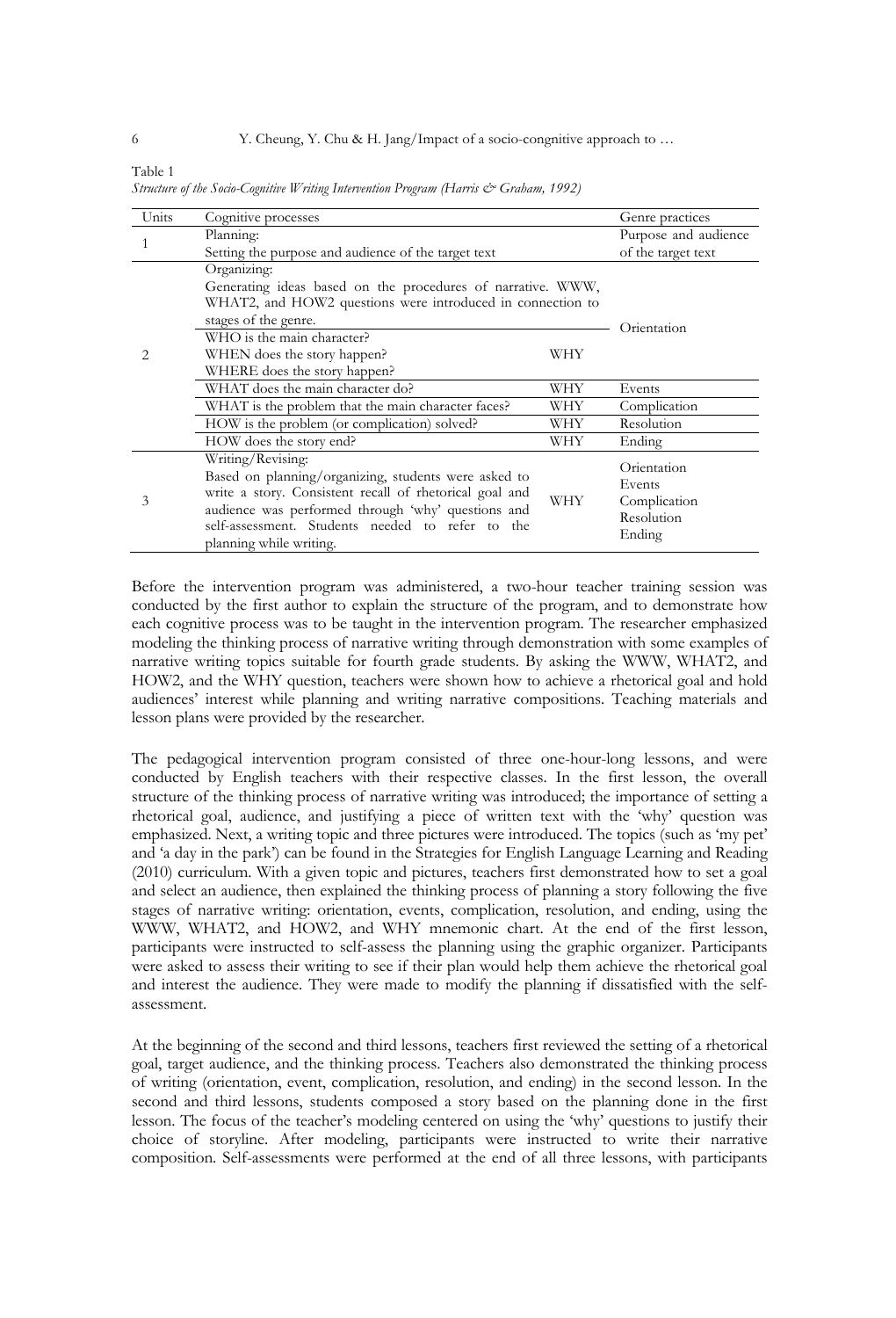being allowed to modify written documents based on their self-assessment. Finally, participants completed the narrative composition during the third lesson of the intervention program based on their revised plan. On the actual days of pedagogical intervention, the research team was sitting at the back of the classroom to monitor the classroom practice.

#### *Data sources*

Before the intervention program, both the control and the experimental group did a pretest. The format of the pretest was designed to simulate that of the PSLE English Composition Paper. Within an hour, students wrote a composition of at least 120 words based on a given theme and three pictures. Examples of themes included honesty, friendship, and a surprise. The time limit and text length were the same across all proficiency levels.

The posttest was conducted as part of the school examination at the end of the semester. During the English writing examination, a topic and three pictures were provided. Students were asked to write a narrative composition on the topic provided while including at least one of the three pictures. The duration of the examination was about an hour and students had to write at least 120 words. The posttest was performed by both groups, control and experimental.

Participants' pretest and posttest written documents, as well as the two compositions completed during the intervention, were collected. The documents were scanned and typed in a word processor for further analysis using computer software. Informed consent was sought prior to data collection.

#### *Data analysis*

To determine if participants' writing quality improved after the intervention program, the pretest and posttest written documents of both the control and the experimental groups were analyzed in areas of macro-organization, complexity, productivity, and accuracy. The written documents were analyzed and rated by two assessors who have Master's degrees in Applied Linguistics.

The first measurement of the quality of writing in this study was macro-organization, which was part of ten sub-categories of writing quality adapted from Wagner et al. (2011) and Harris and Graham (1996). Wagner et al. (2011) examined first and fourth grade students' writing in terms of macro-organization, syntactic complexity, productivity, spelling, and punctuation errors. To assess macro-organization, Wagner et al. (2011) suggested holistic measurements in topic, logical ordering of ideas, and number of key elements.

As the current study is based on narrative writing, the thinking process was adapted from Harris and Graham (1996) and a 'story scale' element was adapted to measure macro-organization of the writings. The story scale of the current study comprised the main character, location, time, starter event, problem, resolution, and ending. The presence of each of these seven elements in a piece of narrative composition would be awarded one point, with additional elaboration awarding an extra one or two points, up to a maximum of nine.

All written documents were separately graded, and the two assessors were not allowed to share their evaluations. The extent of agreement between the assessors was calculated using Cohen's Kappa Coefficient, with values of .869 for the pretest, and .814 for posttest, *p* < .0005. Based on Altman's (1991) guidelines for interpreting Kappa values, these values indicated a high degree of agreement between the assessors.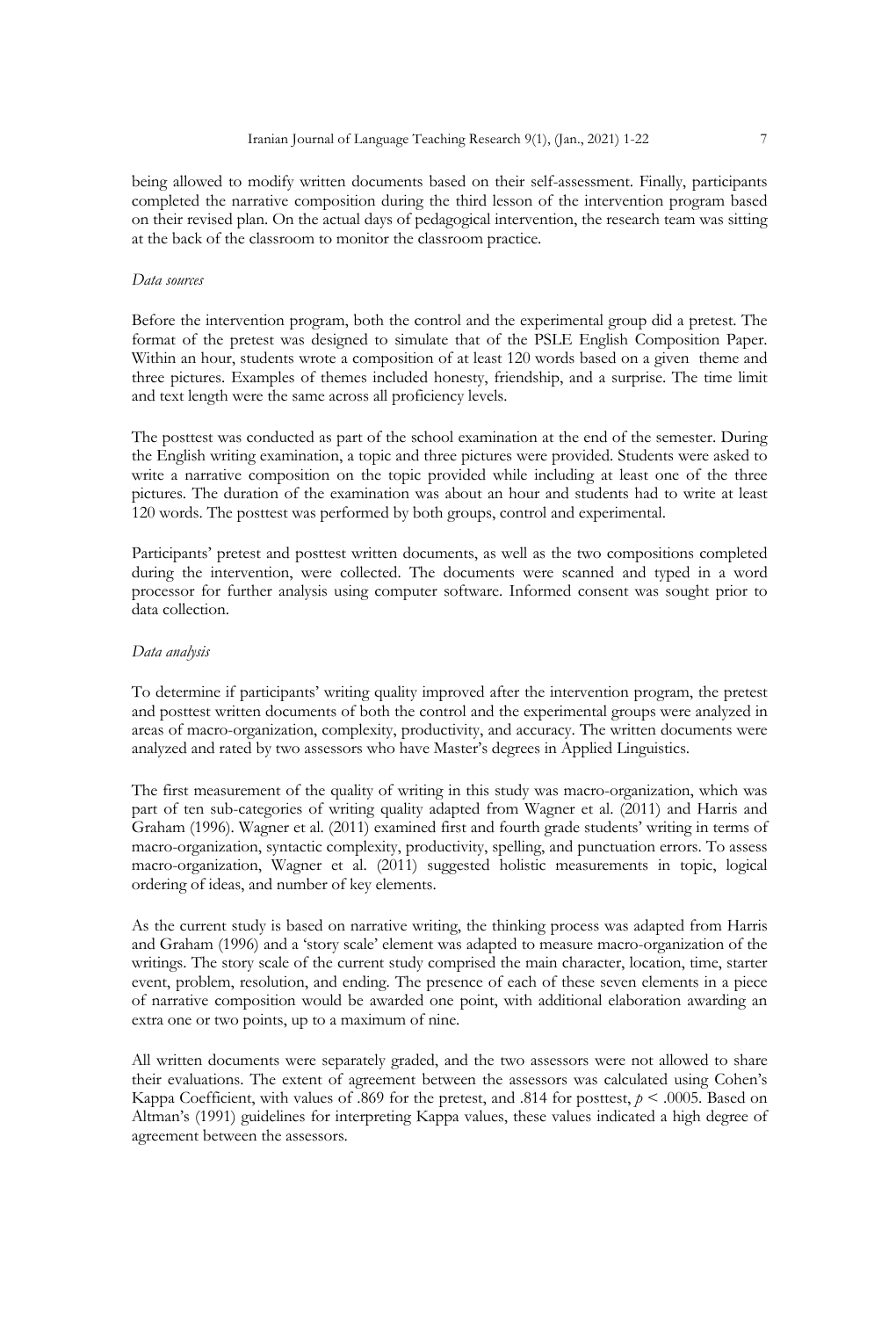In previous studies, examining teaching writing using the socio-cognitive approach, writing quality was examined holistically and without using computer software for statistical analysis (Tracy, Reid, & Graham, 2009). To improve the robustness of the present study, only macro-organization was scored holistically, with other elements such as complexity, productivity, and accuracy analyzed using appropriate computer software.

The second measurement of quality of writing was productivity, which was analyzed through fluency and lexical diversity. The total number of words was calculated for each piece of writing as an indication of fluency. In a study involving the development of writing fluency and lexical complexity in university students, Fellner and Apple (2006) defined writing fluency as "the number of words produced in a specific time frame, irrespective of spelling and content, provided that the writer's meaning is readily understandable" (p. 19). With respect to lexical diversity, the number of different words (expected random 50) was measured using the Lexical Complexity Analyzer (LCA) (Lu, 2012). This method of measurement differed from the Number of Different Words (NDW) used by Wagner et al. (2011), as NDW has been previously criticized for its dependability on standardization of sample size (Lu, 2012; Malvern, Richards, Chipere, & Durán, 2004). It was criticized because NDW tends to increase when the text is lengthier (Malvern et al., 2004), and hence required additional standardization procedures before data could be used for analysis. In this sense, NDWER-50 is the improved version of NDW as it standardizes transcript lengths automatically and systematically.

The third measurement of quality of writing was complexity, wherein three aspects of data were measured: Mean Length of T-unit (MLT), Dependent Clause per T-unit (DC/T), and Mean Length of Clause (MLC) using the L2 Syntactic Complexity Analyzer (Yang, Lu, & Weigle, 2015). MLT, DC/T, and MLC indicated complexity by (1) length, (2) subordination, and (3) clausal elaboration, respectively. Using three different traits allowed us to measure syntactic complexity in a more stringent manner.

The fourth measurement of quality of writing was accuracy. The number of errors in spelling, capitalization, and punctuation involving periods were coded using Systematic Analysis of Language Transcripts (SALT) software (Miller & Iglesias, 2015). These three types of errors were adopted from the Wagner et al. (2011) coding scheme for overall writing quality. Convention rules for transcriptions for written text were adopted from SALT. The number of errors from each category was divided by 100 words to remove the sample size effect. The sub-categories of writing quality are presented in Table 2.

| Area                   | Measure                                        | Code        |
|------------------------|------------------------------------------------|-------------|
| Macro-<br>organization | Story scale                                    | -           |
|                        | Mean Length of T-units                         | МLТ         |
| Complexity             | Dependent Clause per T-unit                    | DC/T        |
|                        | Mean Length of Clause                          | MLC         |
| Productivity           | Number of words                                | <b>NOW</b>  |
|                        | Number of Different Words (Expected Random 50) | NDWER-50    |
|                        | Punctuation errors per 100 words               | PNER-100W   |
| Accuracy               | Capitalization errors per 100 words            | $CPER-100W$ |
|                        | Spelling errors per 100 words                  | $SER-100W$  |

*Summary of writing performance measures*

Table 2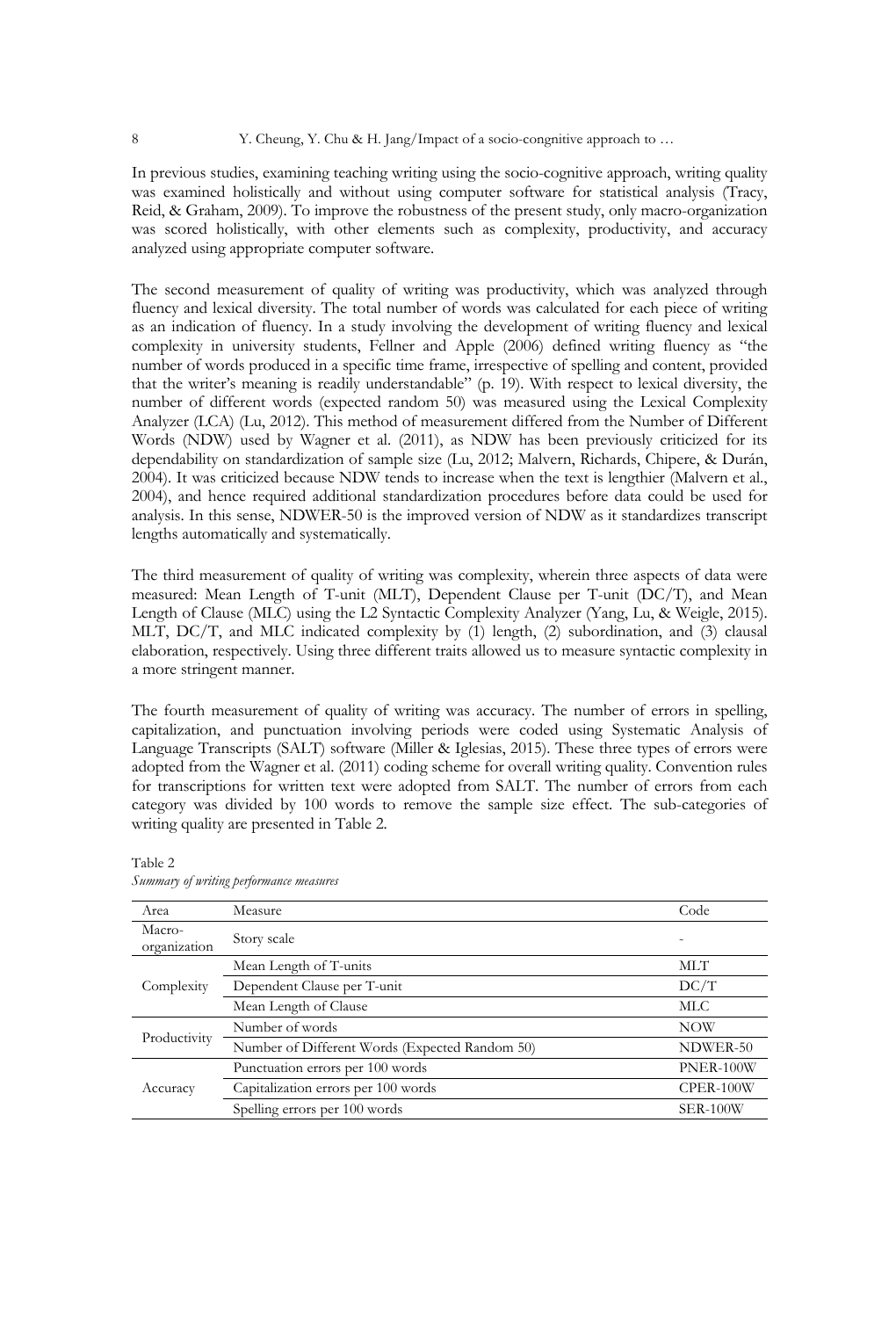After the written documents were scored, two-way mixed ANOVA was used to determine if there were any significant differences between pretests and posttests of the three control groups (low-, mid- and higher proficiency) and the three experimental groups (low-, mid- and higher proficiency). This was verified by two statistics experts. At first, all control groups and all experimental groups were combined and analyzed. Due to the small sample size, the results were not insignificant. Next, effect sizes were analyzed. Due to the small sample, the effect size was also small ( $g = 0.03$ ). Two-way mixed ANOVA was performed to examine how low-, mid- and higher proficiency groups functioned in control and experimental settings The analysis was justified as we found some significant results.

## **Results**

Participants studied under the traditional methods (i.e., without the exposure to the sociocognitive approach to writing program) were classified as the control group. Those participants who studied under the socio-cognitive approach to writing program were assigned as the experimental group.

Overall, the differences (in terms of macro-organization, complexity, and accuracy) in the compositions produced under the traditional methods and the socio-cognitive approach to writing program were insignificant, though the experimental group performed slightly better than the control group in terms of complexity and accuracy in writing.

### *Traditional (control) vs. socio-cognitive approach to writing programmes (experimental)*

As shown in Table 3, in terms of macro-organization, the control group (49.71) performed slightly better than the experimental group (49.34). However, the finding was not significant ( $U =$ 1173.5,  $p = .947$ ).

|                              | Control |         | Experimental             |  |  |
|------------------------------|---------|---------|--------------------------|--|--|
| Mean rank                    | 49 71   |         | 49.34                    |  |  |
| Sum rank                     | 2137.50 | 2713.50 |                          |  |  |
| Test stats                   |         |         | $(U = 1173.5, p = .947)$ |  |  |
| Test of correlation pre-post |         |         |                          |  |  |
| Spearman's rho               |         | -165    | $p = .105$               |  |  |

Table 3 *Mann-Whitney U test (difference between pre-post)*

As depicted in Table 4, in terms of complexity, the experimental group (52.53) performed better than the control group (45.63). However, the finding was not significant ( $U = 1016.0$ ,  $p = .233$ ).

### Table 4 *Mann-Whitney U test (difference between pre-post)*

|                              | Control |      | Experimental             |
|------------------------------|---------|------|--------------------------|
| Mean rank                    | 45.63   |      | 52.53                    |
| Sum rank                     | 1962.00 |      | 2889.00                  |
| Test stats                   |         |      | $(U = 1016.0, p = .233)$ |
| Test of correlation pre-post |         |      |                          |
| Spearman's rho               |         | .165 | $p = .105$               |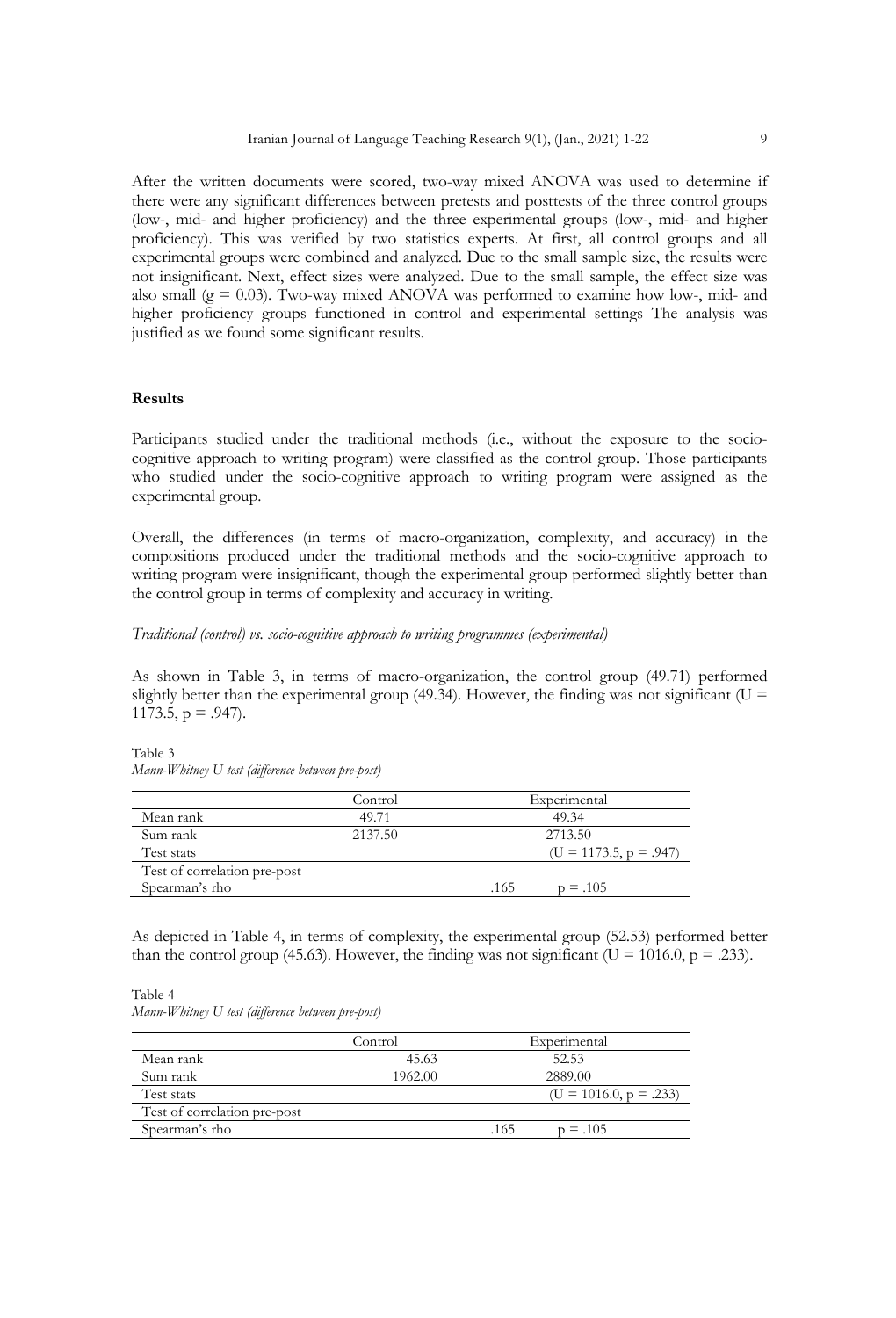As indicated in Table 5, in terms of accuracy, the experimental group (53.25) performed better than the control group (44.70). However, the finding was not significant ( $U = 976.0$ ,  $p = .139$ ).

Table 5 *Mann-Whitney U test (difference between pre-post)*

|                              | Control |         | Experimental            |  |
|------------------------------|---------|---------|-------------------------|--|
| Mean rank                    | 44.70   |         | 53.25                   |  |
| Sum rank                     | 1922.00 | 2929.00 |                         |  |
| Test stats                   |         |         | $(U = 976.0, p = .139)$ |  |
| Test of correlation pre-post |         |         |                         |  |
| Spearman's rho               |         | .165    | $=.105$                 |  |

*Score comparison between control and experimental groups with different proficiency levels*

As summarized in Tables 6 - 8, the effect size was small. The scores could not clearly tell us the strengths and weaknesses of student writing.

## Table 6

*Control 1 and Experimental 1 = low-proficiency groups* 

|             | Groups         |    | Mean    | Std. Deviation | Std. Error |
|-------------|----------------|----|---------|----------------|------------|
|             |                |    |         |                | Mean       |
| PRE-        | Control 1.     | 10 | 10.8000 | 1.13529        | .35901     |
| <b>POST</b> | Experimental 1 | 20 | 11.1500 | 1.34849        | 30153      |

#### Table 7 *Independent samples test*

|             |          | Levene's<br>Test for<br>Equality of<br>Variances |      |         |        |          |                 | t-test for Equality of Means |                                |        |  |
|-------------|----------|--------------------------------------------------|------|---------|--------|----------|-----------------|------------------------------|--------------------------------|--------|--|
|             |          |                                                  |      |         |        |          |                 |                              | 95% Confidence Interval of the |        |  |
|             |          |                                                  |      |         |        | Sig. (2- |                 | Std. Error                   | Difference                     |        |  |
|             |          | F                                                | Sig. |         | df     | tailed)  | Mean Difference | Difference                   | Lower                          | Upper  |  |
| PRE-        | E.V.     | .092                                             | .763 | $-.704$ | 28     | .487     | $-.35000$       | .49722                       | $-1.36852$                     | .66852 |  |
| <b>POST</b> | assumed  |                                                  |      |         |        |          |                 |                              |                                |        |  |
|             | E.V. not |                                                  |      | $-.747$ | 21.183 | .464     | $-.35000$       | .46884                       | $-1.32449$                     | .62449 |  |
|             | assumed  |                                                  |      |         |        |          |                 |                              |                                |        |  |

## Table 8

## *Effect size*

| Hedges' g<br>(Unbiased):   | $-0.2652539$ | Lower limit<br>on d: | $-1.0326148$ |
|----------------------------|--------------|----------------------|--------------|
| Conversion from g<br>to r: | $-0.12836$   | Upper limit<br>on d: | 0.4921787    |

The effect size  $(g = 0.27)$  for the difference between the pre-test and post-test between the two low-achieving groups in macro-organisation is moderate.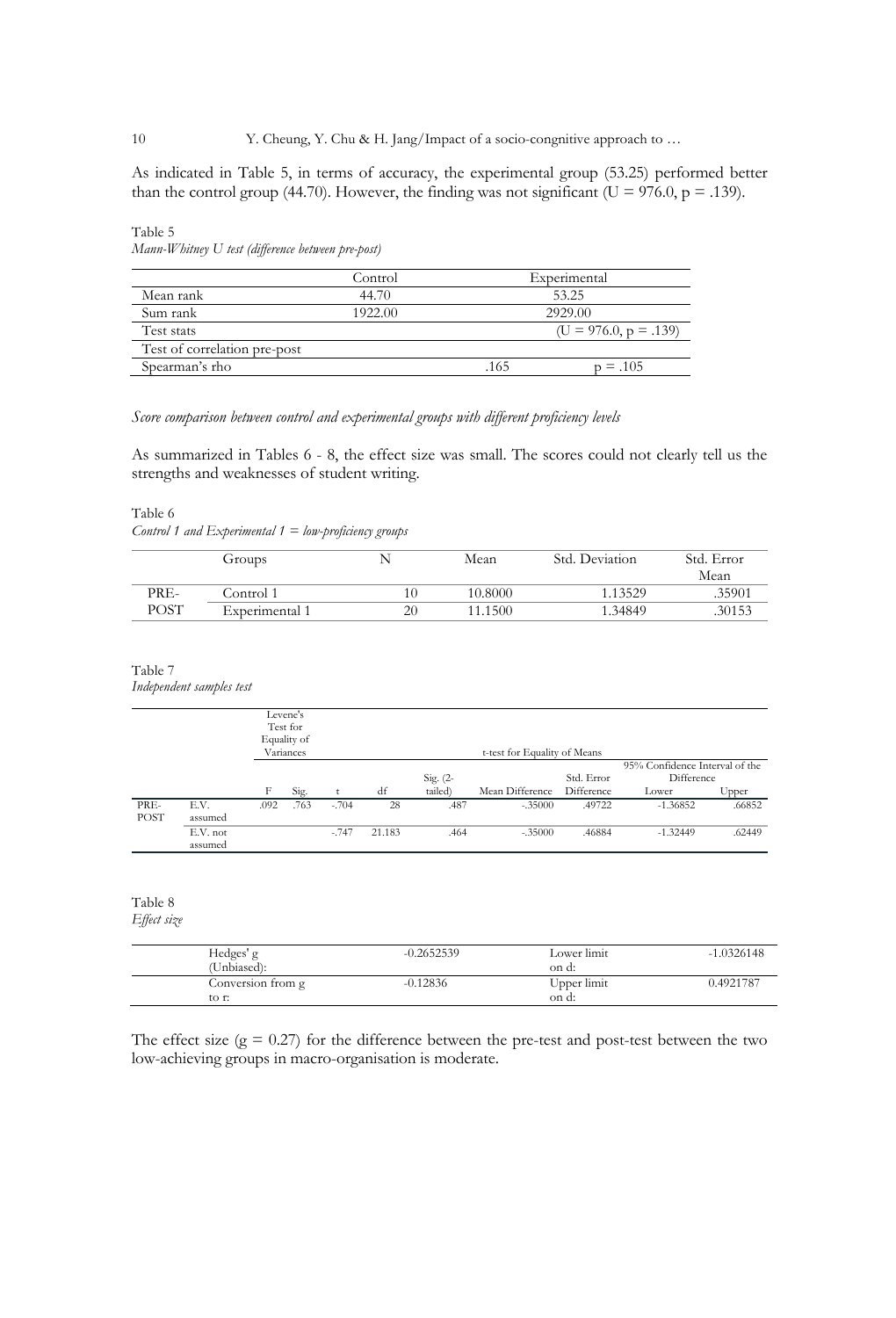## Table 9

| Control 2 and Experimental $2 = mid\text{-}proficiency\, groups$ |  |
|------------------------------------------------------------------|--|
|------------------------------------------------------------------|--|

|      | Groups         | Mean    | Std. Deviation | Std. Error<br>Mean |
|------|----------------|---------|----------------|--------------------|
| PRE- | Control 2      | 11.3750 | .91613         | .32390             |
| POST | Experimental 2 | 11.5263 | 77233          | 17718              |

# Table 10

*Independent samples test*

|                     |                     | Levene's<br>Test for<br>Equality of<br>Variances |      |         |        | t-test for Equality of Means |                 |                          |                                                                |        |  |
|---------------------|---------------------|--------------------------------------------------|------|---------|--------|------------------------------|-----------------|--------------------------|----------------------------------------------------------------|--------|--|
|                     |                     | F                                                | Sig. |         | df     | Sig. (2-tailed)              | Mean Difference | Std. Error<br>Difference | 95% Confidence Interval of<br>the Difference<br>Upper<br>Lower |        |  |
| PRE-<br><b>POST</b> | E.V.<br>assumed     | .956                                             | .338 | $-.440$ | 25     | .663                         | $-.15132$       | .34356                   | $-.85888$                                                      | .55625 |  |
|                     | E.V. not<br>assumed |                                                  |      | $-.410$ | 11.419 | .689                         | $-.15132$       | .36920                   | $-0.96029$                                                     | .65766 |  |

#### Table 11 *Effect size*

| Hedges' g    | $-0.1704538$ | Lower       | $-1.1311561$ |
|--------------|--------------|-------------|--------------|
| (Unbiased):  |              | limit on d: |              |
| Conversion   | $-0.0902046$ | Upper       | 0.777849     |
| from g to r: |              | limit on d: |              |

The effect size  $(g = 0.17)$  for the difference between the pre-test and post-test between the two mid-proficiency groups in macro-organisation is moderate, as demonstrated in Tables 9 -11.

## Table 12

*Control 3 and Experimental 3 = higher-proficiency groups*

|      |                |      |         |                | Std. Error |
|------|----------------|------|---------|----------------|------------|
|      | Groups         |      | Mean    | Std. Deviation | Mean       |
| PRE- | Control 3      |      | 11.5200 | 71414          | 14283      |
| POST | Experimental 3 | ' () | 11.1875 | 1.04682        | .26171     |

#### Table 13 *Independent samples test*

|          |                  | Levene's Test<br>for Equality of<br>Variances |      |       |        | t-test for Equality of Means |            |            |                                              |        |
|----------|------------------|-----------------------------------------------|------|-------|--------|------------------------------|------------|------------|----------------------------------------------|--------|
|          |                  |                                               |      |       |        | $Sig. (2-$                   | Mean       | Std. Error | 95% Confidence Interval of<br>the Difference |        |
|          |                  | Е                                             | Sig. |       | df     | tailed                       | Difference | Difference | Lower                                        | Upper  |
| PRE-POST | E.V. assumed     | 2.167                                         | 149  | 1.211 | 39     | .233                         | .33250     | .27454     | $-.22280$                                    | .88780 |
|          | E.V. not assumed |                                               |      | 1.115 | 23.939 | .276                         | 33250      | .29814     | $-.28292$                                    | .94792 |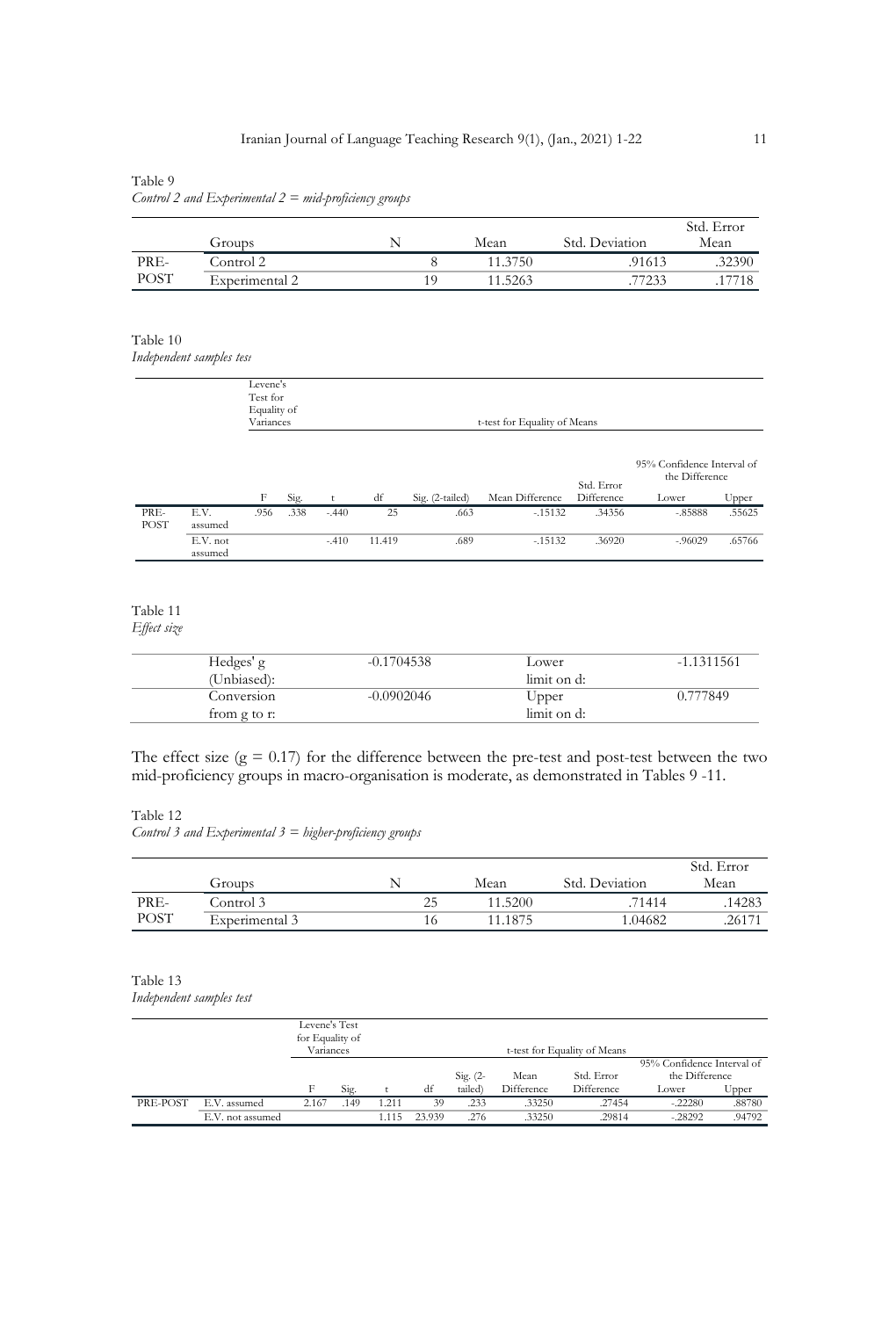## Table 14 *Effect size*

| Hedges' g    | 0.3802472 | Lower limit | $-0.248025$ |
|--------------|-----------|-------------|-------------|
| (Unbiased):  |           | on d:       |             |
| Conversion   | 0.1868342 | Upper limit | 1.018641    |
| from g to r: |           | on d:       |             |

The effect size ( $g = 0.38$ ) for the difference between the pre-test and post-test between the two higher-proficiency groups in macro-organisation is small to moderate, as suggested by Tables 12 – 14.

In order to understand how low-, mid- and higher proficiency groups function in control and experimental settings, two-way mixed ANOVA was performed. The analysis was justified as we found some significant findings. The findings are organised according to the four areas of macroorganisation, complexity, productivity, and accuracy, which were used to measure quality of writing to determine if there were any significant differences in participants' writing performance.

## *Macro-organization*

Two-way mixed ANOVAs were conducted to investigate (1) whether scores of macroorganization (story scale) were significantly different in the pretest and posttest, and (2) whether there were any differences between control group 1 (lower-proficiency), control group 2 (midproficiency), control group 3 (higher-proficiency), experimental group 1 (lower proficiency), experimental group 2 (mid-proficiency), and experimental group 3 (higher-proficiency).

First, the two-way mixed ANOVA showed a statistically significant difference between pretest (M  $= 10.52$ , SD = 1.33) and posttest (M = 11.31, SD = 1.00) regardless of the group. In other words, participants across groups showed significant improvement in macro-organization of the story over time.

Two-way mixed ANOVA results revealed that there was a statistically significant interaction between the groups and time on macro-organization (i.e., WWW, WHAT2, and HOW2 in connection to stages of the genre), F (5, 92) = 2.407, p < .05, partial  $\eta^2$  = .116, which indicates a small effect size (within-subject contrasts). It can be inferred that the starting proficiency levels of groups had a stronger impact on the performance of some aspects of macro-organization than on others. It also indicated a significant effect on the time variable,  $F = (1, 92) = 35.229$ ,  $p < .05$ , partial  $\eta^2 = 0.277$ , large effect size. On this basis, the timing of the tests administered, pretest and posttest in this case, has a statistically significant but small impact on the macro-organization of the writing quality regardless of the type of group. Tests of between-subjects effects showed that the differences in types of groups had a significant main effect on scores of macro-organization, F  $(5, 92) = 4.371$ ,  $p < .05$ , partial  $\eta^2 = .192$ , medium effect size. Though increases in mean scores were observed for all groups, differences in improvement between groups were found to be insignificant.

## *Productivity – Number of words*

The number of words for each written document was calculated to examine effects of the sociocognitive intervention program on productivity (i.e., Consistent recall of rhetorical goal and audience through 'why' questions helped students write longer stories). Two-way mixed ANOVA found that participants performed significantly better in the posttest ( $M = 283.23$ , SD = 94.50) as compared to the pretest (M = 211.42, SD = 83.57), F (1, 92) = 60.74, p = .000, partial  $\eta^2$  = .398,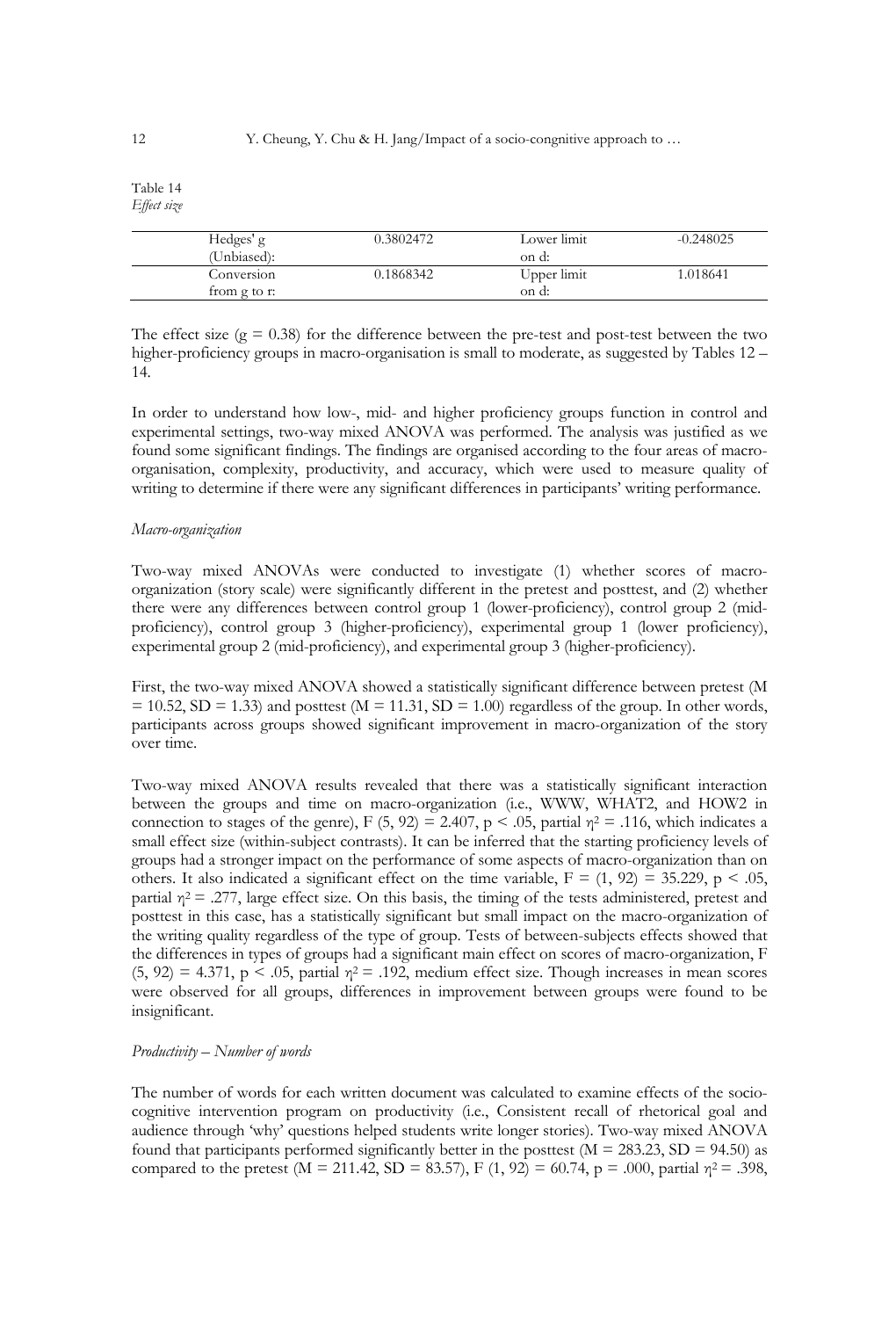large effect size, regardless of groups. In other words, participants generally wrote longer texts in their posttests than in their pretests.

Also, there was a statistically significant difference in the number of words written between groups, F (5, 92) = 12.51, p = .000, partial  $\eta^2$  = .405, large effect size. Further, one-way ANOVA revealed that in the pretest as well as the posttest, control group 3 presented the lengthiest texts. In the pretest, all other groups wrote significantly fewer words than control group 3 ( $M = 142.5$ ,  $SE = 25.12$ ,  $p = .000$ . In the posttest however, experimental groups 1 and 2 wrote significantly fewer words than control group 3. Therefore, it can be inferred that though a general trend of increased number of words can be observed in experimental groups 1 and 2, participants in experimental group 3 demonstrated the most significant increases in number of words in comparison, F (1, 92) = 60.74, p = .000, partial  $\eta^2$  = .398, large effect size. Thus, the results suggested that the socio-cognitive intervention program has the most substantial impact on the lowest-achieving students on number of words in narrative writing.

#### *Number of different words (expected random 50)*

We examined the number of different words (expected random 50) to determine the impact of the socio-cognitive writing program on language productivity as regards number of different words produced in a piece of narrative writing.

Through two-way mixed ANOVA, it was found that participants performed significantly better in posttest (M = 125.67, SD = 37.24) compared to pretest (M = 102.89, SD = 35.08), F (1, 92) = 42.69, p = .000, partial  $\eta^2$  = .317, large effect size, regardless of groups. In other words, participants generally used more diverse vocabulary in their posttest than in their pretest.

In addition, differences between groups had a significant main effect on the number of different words, F  $(5, 92) = 17.77$ , p = .000, partial  $\eta$ 2 = .491, large effect size. One-way ANOVA showed a statistically significant difference in number of different words between groups in the pretest, F  $(5, 92) = 14.60$ ,  $p = .000$ , partial  $n2 = .442$ , large effect size, as well as in the posttest, F (5, 92) = 11.36,  $p = .000$ , partial  $n2 = .382$ , large effect size.

In the pretest, control group 1 ( $M = 74.40$ ,  $SE = 8.51$ ,  $p < .05$ ) displayed significantly fewer different words than all three experimental groups. Second, control group 2 ( $M = 91.88$ ,  $SE =$ 9.51, p <.05) and 3 (M = 86.72,  $SE = 5.38$ , p < .05) displayed significantly fewer different words than experimental groups 2 (M = 129.32, SE = 6.17, p < .05) and 3 (M = 138.06, SE = 6.72, p < .05). Lastly, experimental groups 2 and 3 displayed significantly more different words than all groups other than between themselves in the pretest.

In the posttest, it can be seen from the means that most participants increased in number of different words over time. Experimental groups 2 and 3 performed significantly better at number of different words compared to all three control groups after treatment. Therefore, it could be inferred that the socio-cognitive writing program may have a more significant impact on students in experimental group 3.

#### *Complexity*

MLT, DC/T, and MLC were analyzed to examine the impact of the socio-cognitive writing program on syntactic complexity (i.e., The 'why' questions helped students elaborate on the ideas).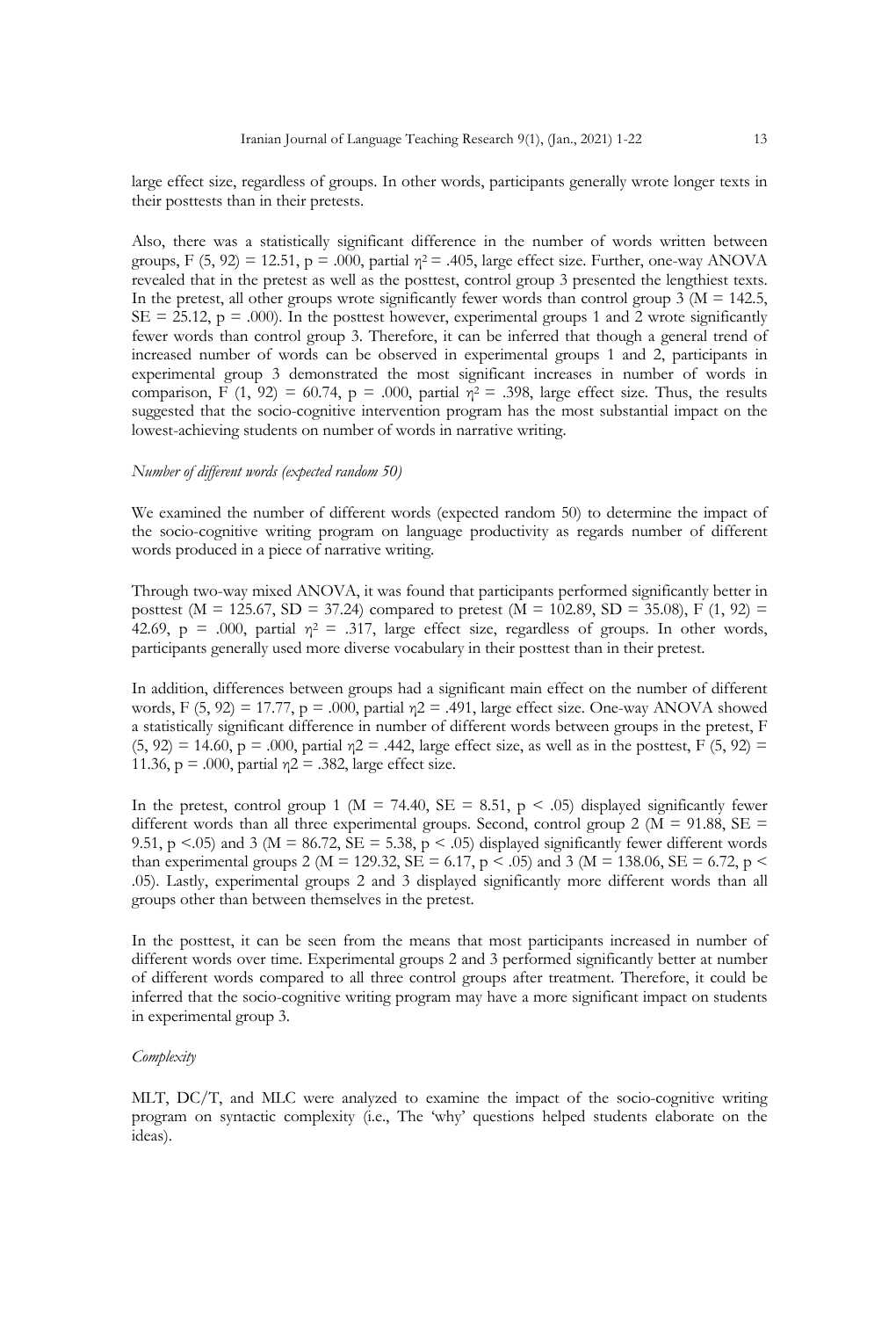#### 14 Y. Cheung, Y. Chu & H. Jang/Impact of a socio-congnitive approach to ...

#### *Complexity by length (MLT)*

Regarding the mean and standard deviation of the MLT in the pretest and posttest, only control group 1 (low-achieving) improved in the MLT in the posttest, while control groups 2 and 3 decreased in MLT. As for the experimental groups, an increase in number of T-units was observed across all experimental groups, with experimental group 1 showing the most improvement. Two-way mixed ANOVA indicated no significant difference in performances between the pretest and the posttest, and no significant difference among groups either. Based on mean and the results of the two-way mixed ANOVA, it can be inferred that the socio-cognitive writing program had no noticeable impact on the MLT in the duration of the study.

#### *Complexity by subordination (Dependent clauses per T-unit)*

Based on the means and the results of the two-way mixed ANOVA, it can be inferred that the socio-cognitive writing program had no noticeable impact on the MLT in the duration of the present study.

A one-way ANOVA was conducted with proficiency level as the independent variable, and the DC/T as the dependent variable for the pretest and the posttest, respectively. The results indicate no significant effect of proficiency level on the DC/T, F (5, 92) = 2.256, p > .05, partial η2 = .109 for the pretest, but a significant and medium effect in the posttest,  $F(5, 92) = 2.570$ ,  $p = .03$ , partial η2 = .123. Post hoc test showed no significant differences between all groups.

## *Complexity by clausal elaboration (Mean Length of Clause)*

Two-way mixed ANOVA showed no statistically significant differences between pretest and posttest in MLC, F (1, 92) = .119, p = .730, partial  $\eta$ 2 = .001. One-way ANOVA also yielded no significance in MLC between pretest and posttest. Though differences are not significant, experimental groups 1 and 3 obtained higher means in MCL scores in posttest, whereas only control group 1 obtained higher means in MCL scores in posttest.

## *Accuracy*

Under the socio-cognitive writing program, students needed to use the right words and sentences in order to achieve the rhetorical goal of the story. Number of capitalization, spelling, and punctuation errors were calculated and divided by 100 words to remove sample size effect. For capitalization errors, two-way mixed ANOVA showed no significant difference between pretest  $(M = 1.07, SD = 1.53)$  and posttest  $(M = 0.71, SD = 1.27)$ . However, there is significant difference between groups in the pretest (F  $(1, 92) = 4.849$ , p = .001, partial  $\eta$ 2 = .209, medium effect size) and posttest (F (1, 92) = 3.228, p = .010, partial  $\eta$ 2 = .149). A notable comparison can be made in the mean scores of capitalization errors between the control and experimental groups. Only control group 3 (high-proficiency) produced fewer capitalization errors in the posttest amongst the control groups, whereas all experimental groups produced fewer such errors in the posttest.

For spelling errors, two-way mixed ANOVA showed that there was a significant difference between pretest ( $M = 2.98$ ,  $SD = 3.33$ ) and posttest ( $M = 1.95$ ,  $SD = 2.58$ ) regardless of groups. Participants across groups showed significant improvement in spelling over time. It also indicated a significant effect on the time variable,  $F = (1, 92) = 44.671$ ,  $p = .000$ , partial  $\eta$ 2 = .327, large effect size. On this basis, it can be inferred that participants' number of spelling errors reduced over time regardless of groups. Tests of between-subject effects showed that the differences in types of groups had a significant main effect on mean scores of spelling errors,  $F(1, 92) = 9.516$ ,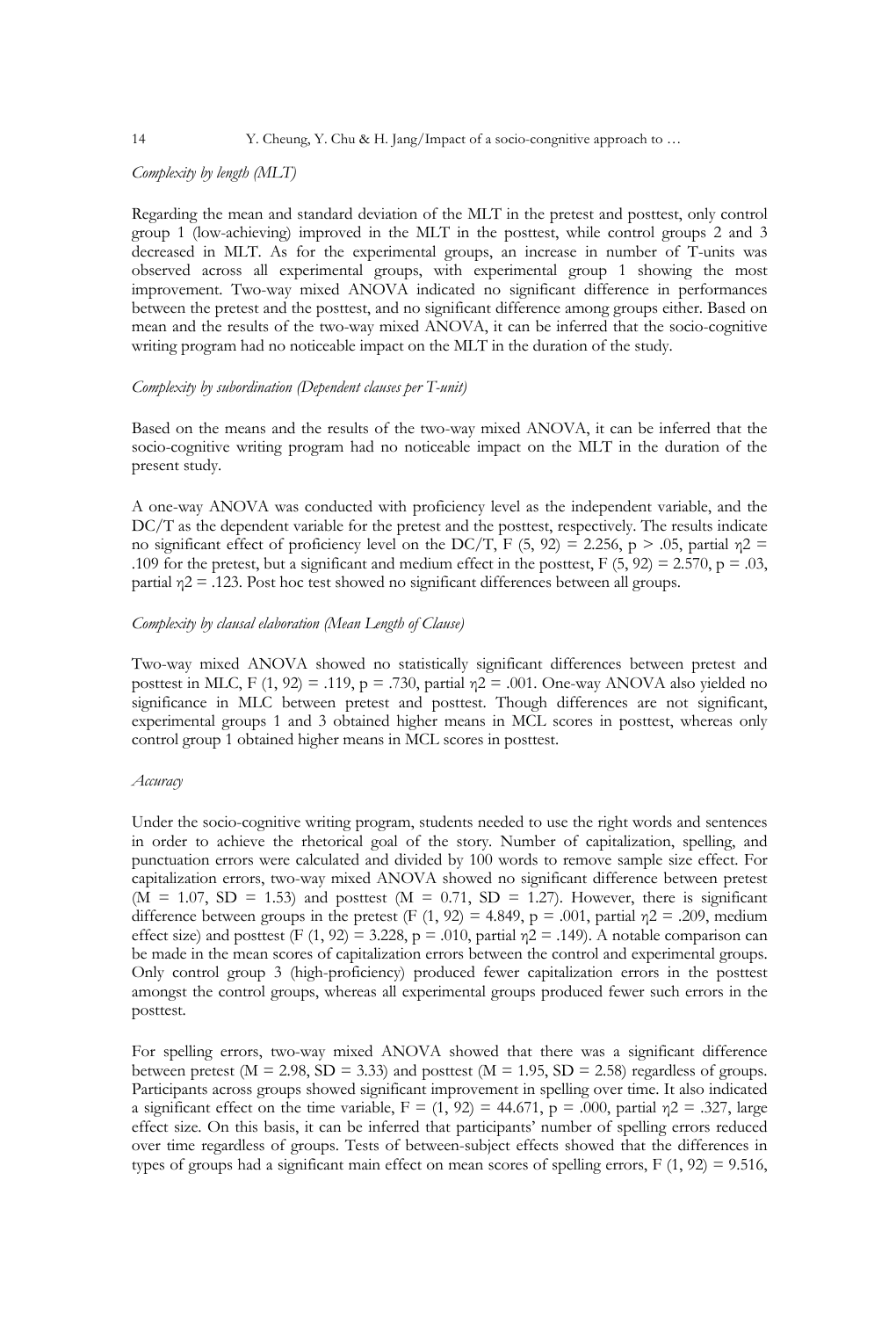$p < .05$ , partial  $\eta$ 2 = .341, large effect size. This main effect was the impact of groups on scores from all tests combined. Further, one-way ANOVA showed that the difference in proficiency levels between groups has a significant impact on spelling scores, F  $(1, 92) = 7.849$ , p = .000, partial η2 = .299, large effect size. However, no significant differences in means of spelling errors can be observed when compared between groups.

For punctuation errors, two-way mixed ANOVA showed no significant difference between pretest ( $M = 0.90$ ,  $SD = 0.91$ ) and posttest ( $M = 0.76$ ,  $SD = 0.97$ ). Tests of between-subjects effects showed that the difference in types of groups had a significant main effect on mean scores of spelling errors, F (1, 92) = 11.822, p < .05, partial  $\eta$ 2 = .391, large effect size. A notable finding in the mean scores of punctuation errors was that control group 3 (high-proficiency) produced more punctuation errors in the posttest as compared to all other groups. One-way ANOVA showed that there were significant differences between groups in the pretest (F  $(1,92) = 7.671$ , p  $= .000$ , partial  $\eta$ 2 = .294, large effect size), and the posttest (F (1,92) = 8.102, p = .000, partial  $\eta$ 2 = .306, large effect size).

#### **Discussion**

This study investigated the effect of a socio-cognitive writing program on fourth grade students in Singapore. The overall findings suggest that the socio-cognitive writing program generally has positive effects on macro-organization, complexity, productivity, and accuracy such as capitalization and punctuation errors.

#### *Macro-organization*

Significant improvements in the mean scores of participants in the experimental groups on macro-organization suggest that the socio-cognitive writing approach is effective in helping lowachieving students improve in macro-organization in the following ways.

First, the WWW, WHAT2, HOW2 + WHY mnemonic chart was found to be useful in guiding students' story planning in line with the seven-element story scale adapted from Harris and Graham (1996), which improved students' narratives in logical ordering of ideas and increasing number of key elements that made their stories more interesting, developing more in posttests as compared to pretests.

Second, it appears that the mnemonic chart not only helped students elaborate their stories based on the topic and pictures provided, but also developed their ability in self-regulating their writing process, with the use of charts to plan, write, and revise their compositions. This result is consistent with findings of previous studies where socio-cognitive writing programs using the SRSD model were found to be effective in enhancing low-achieving students' story scalability (Graham et al., 2005; Harris et al., 2006; Saddler et al., 2004; Sawyer et al., 1992).

One noteworthy finding is that students in experimental group 1 (low-proficiency) showed the most improvement between pretests ( $M = 10.05$ ,  $SD = 1.50$ ) and posttests ( $M = 11.15$ ,  $SD =$ 1.35) as compared to experimental groups 2 and 3. This suggests that the intervention program had the most significant impact on students with the lowest proficiency level in their macroorganization.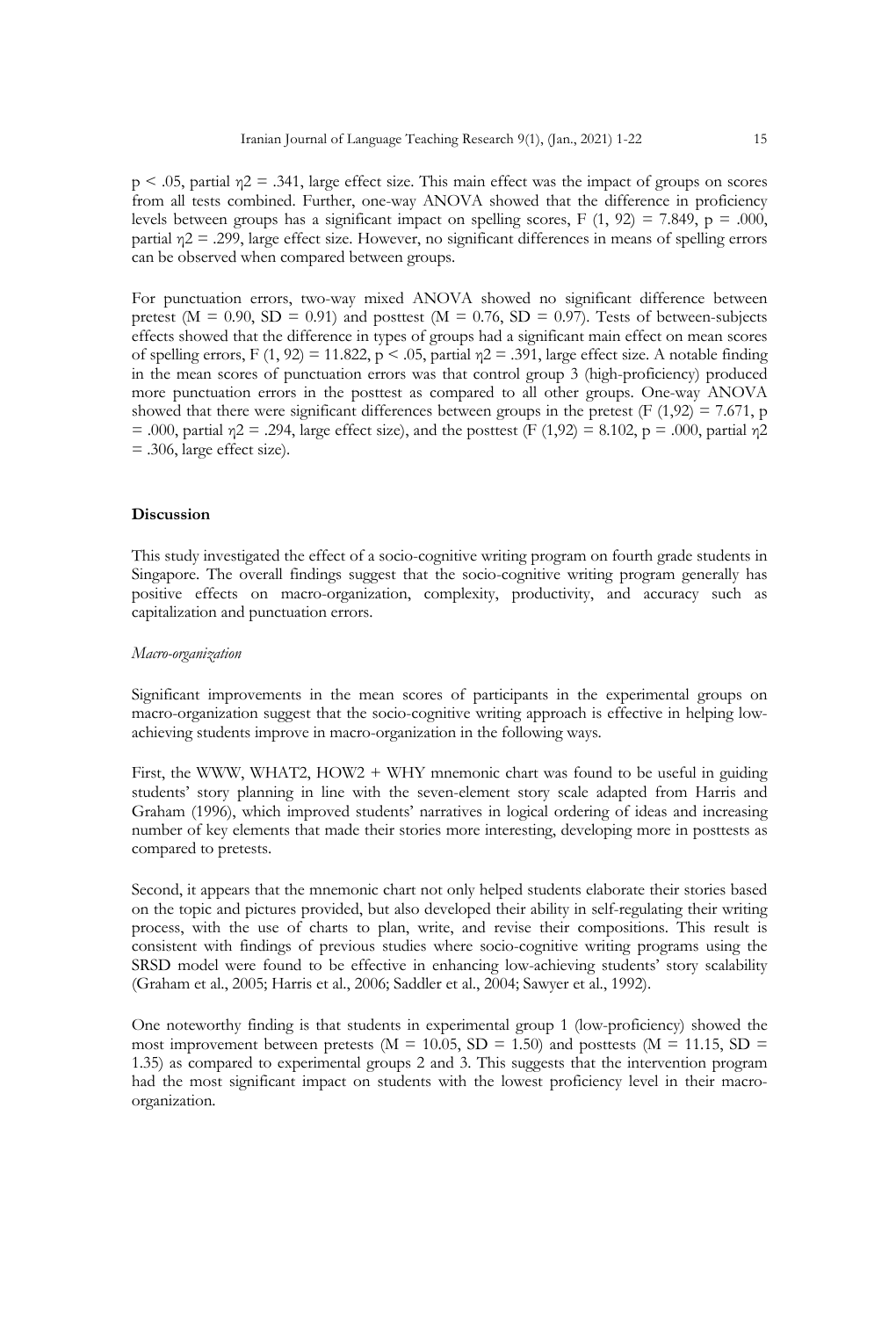#### 16 Y. Cheung, Y. Chu & H. Jang/Impact of a socio-congnitive approach to ...

Although all low-achieving students showed improvements in macro-organization in their posttest writing, the difference in increment in mean scores and standard deviations were not significant between groups, as opposed to findings of previous studies. This could be attributed to differences in designs of studies. For instance, in studies conducted by Saddler et al. (2004) and Graham et al. (2005), students were presented with only one picture as a writing prompt on which they were instructed to base their narrative story. In contrast, students in the present study were given a topic and a series of three pictures as writing prompts in each writing task, which may reduce the possibility of deviation in story scale amongst groups of varying proficiency levels.

#### *Productivity*

Number of words and number of different words were examined to investigate effects of the socio-cognitive writing program on productivity. With respect to number of different words, it was found that experimental groups 2 and 3 performed significantly better compared to all other groups after treatment. The present study revealed that students generally wrote longer texts in the posttest regardless of groups. This finding is consistent with Saddler et al. (2004) wherein struggling second grade writers were also found to write longer texts in posttests.

Although students in control group 3 wrote the longest texts in both pretest and posttest, their increment was comparatively lower than all other groups. Further, the increment in length of text negatively correlated with proficiency levels amongst control groups but positively correlated with proficiency levels amongst experimental groups. While experimental groups 1 and 2 wrote significantly shorter texts than control group 3 in the posttest, experimental group 3—with effect size .398—did not. This finding suggests that the socio-cognitive writing program is effective for students of experimental group 3 in terms of productivity.

Moreover, there was no statistically significant difference between the control groups and the experimental groups in text length in the posttest. This is consistent with findings of Harris et al. (2006) in that no significant differences were observed after comparisons between SRSD-only and SRSD without goal setting and self-monitoring students. Our findings contradict Graham et al. (2005), who found that not only did the SRSD-only students write more complete stories than their peers in the comparison group, but their papers were longer and qualitatively better. Harris et al. (2006) postulated that differences in results could be partly due to participants' ages (secondgraders) whereas Graham et al. (2005) worked with third-graders. It was suggested that because students were younger, they were "not ready either academically or cognitively to take full advantage of the relatively sophisticated set of processes" (p. 331). If this hypothesis were true, fourth grade students in the present study should have been relatively more capable of utilizing the mnemonic chart and SRSD model to improve their writing. As this was not the case, it might be explained by the difference in participants, and the method of execution of the intervention program. The two previous studies were targeted at students with learning disabilities and involved significantly fewer participants, while the current study involved students with no apparent learning disabilities and a larger sample pool. Previous studies were performed over much longer periods: five months for the 2005 study; and 20 minutes per session over 9 to 11 weeks for the 2006 study; while the current study was conducted over three weeks with 60 minutes per session. This may suggest that further research is required involving the sociocognitive writing program targeting other primary school students who do not have learning disabilities.

#### *Complexity*

MLT (complexity by length), DC/T (complexity by subordination), and MLC (complexity by clausal elaboration) were measured and analyzed to determine the effect of the intervention writing program on syntactic complexity. Two-way mixed ANOVA showed that no statistically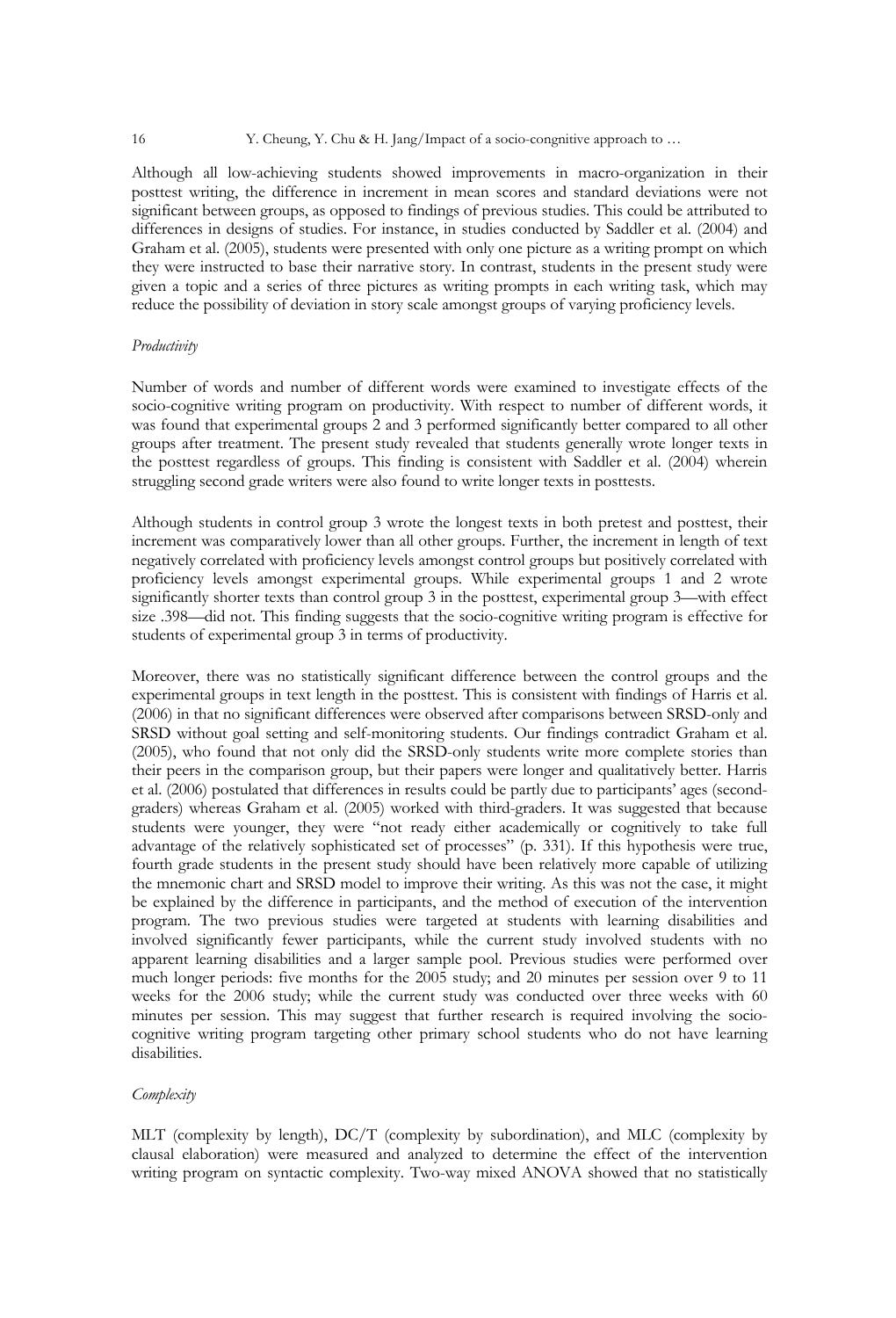significant difference could be found in all three measurements of complexity between the pretest and posttest among control and experimental groups. This result is supported by Houck and Billingsley (1989) who demonstrated that there were no significant differences in syntactic complexity between students with learning disabilities and normal achievement (fourth, eight, and eleventh grade students).

Despite the lack of statistical significance, only control group 1 (low-proficiency) showed improvements in MLT in posttest (pretest  $M = 11.77$ ,  $SD = 2.28$ , posttest  $M = 14.93$ ,  $SD =$ 9.09), while control groups 2 and 3 obtained lower mean scores in their posttest compared to pretest. This suggests that the traditional teaching approach may not be effective in improving complexity aspect, especially mean length of clause, in control groups 2 and 3. All three experimental groups showed some improvement in their posttest, with experimental group 1 demonstrating most increment in mean scores (pretest  $M = 12.32$ ,  $SD = 4.69$ , posttest  $M =$ 14.10, SD = 6.74). Similar trends of improvement in mean scores were also observed for the same groups in MLC, with control group 1 and experimental group 1, both of lowest proficiency levels in their respective groups, performing better than their counterparts.

This observation that students with lowest proficiency levels made the most improvement in some aspects of syntactic complexity in effect is related to the findings of macro-organization. This association is plausible because students would obtain higher scores in macro-organization by elaborating on character development, setting, or conflict in narrative stories.

## *Accuracy*

Accuracy was measured in terms of number of errors in capitalization, spelling, and punctuation per 100 words according to the writing coding scheme for overall writing quality (Wagner et al., 2011). Although two-way mixed ANOVA tests showed no significant differences between pretests and posttests in capitalization and punctuation errors only in spelling errors, lowachieving students were found to make generally fewer errors in all three categories in their posttest writing. Control groups 1 and 2 made more capitalization errors, and control group 3 made more punctuation errors in posttest. It can be inferred that the improvement observed in low-achieving students might not be due to the practice effect.

This regression trend in capitalization and punctuation errors observed amongst control group students could be explained by the trade-off hypothesis (Skehan, 2009). The hypothesis is based on the assumption that learners may face difficulties in focusing on both form and meaning simultaneously as they learn to use a language (Skehan & Foster, 1997) due to attention limitation (VanPatten, 1990). It was argued that improved performance in one area among complexity, accuracy, and fluency may be at the expense of performance in other areas (Skehan & Foster, 1999; Skehan, 2009), depending on learners' prioritizations of decisions, characteristics of tasks, and task conditions (Skehan & Foster, 1999). An increased attention in fluency may be associated with either higher complexity or increased accuracy, but not both (Skehan & Foster, 2001). In the current study, control groups 1 and 2 with lower and medium proficiency levels showed improvements in macro-organization, productivity that determined fluency, complexity by MLT (control group 1), complexity by MLC (control group 1) but produced more capitalization errors in posttest writing. These findings are consistent with Skehan's trade-off hypothesis (2009), as evident through their improvement in complexity and fluency but not accuracy. As Skehan (2009) suggested, it is unusual for learners to improve in all three areas concurrently.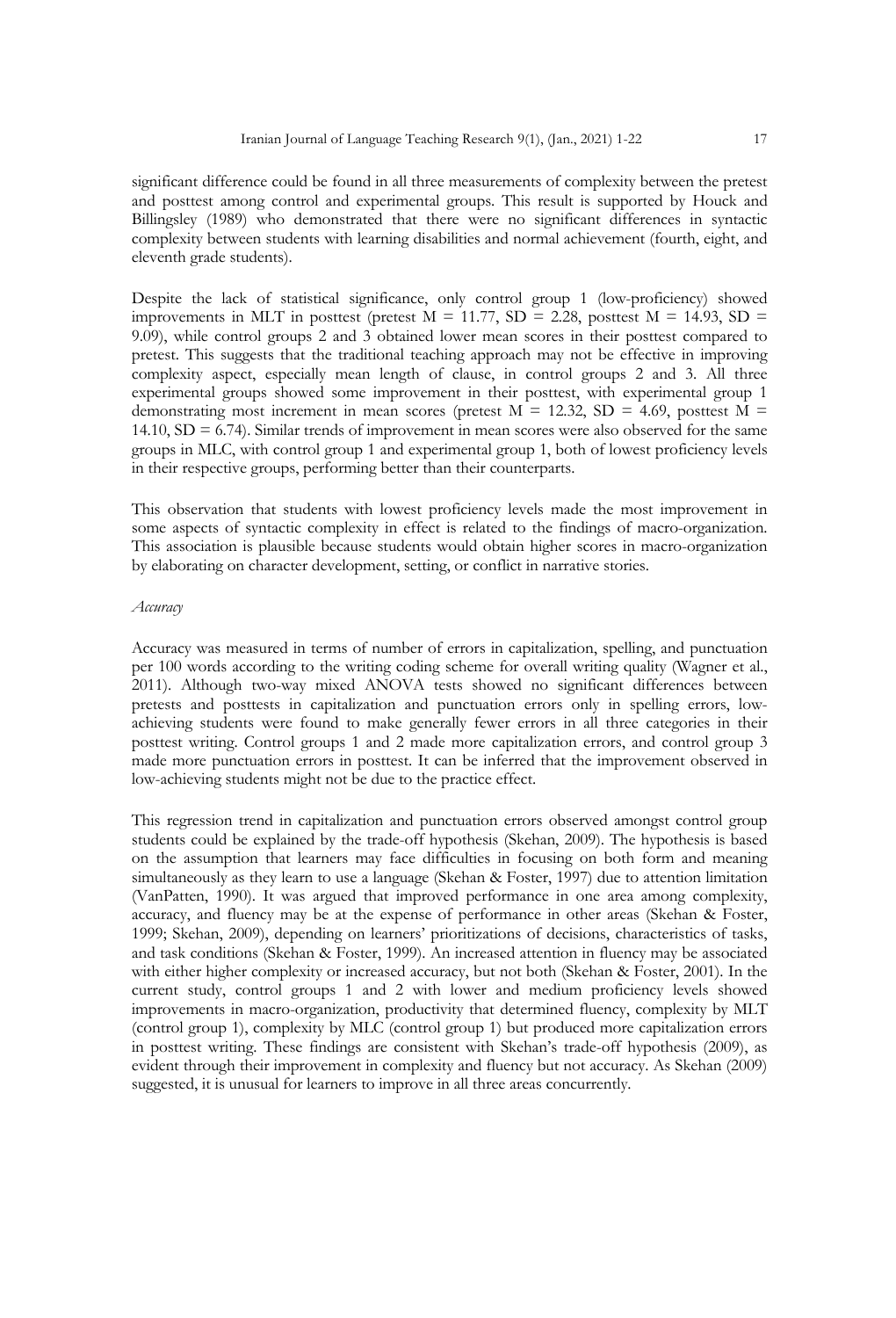## **Conclusion**

This study sought to investigate the impact of the socio-cognitive writing program on the quality of writing among fourth grade students in Singapore. The quality of writing was measured in terms of macro-organization of the story, productivity, complexity by three means, and accuracy. Results indicated that low-achieving students benefitted from such a writing program. Posttest writing of low-achieving students featured more development in key story elements, use of more different words, lengthier texts, and exhibited improvement in accuracy in terms of reduction in number of errors in capitalization, spelling, and punctuation, albeit less significant improvement in syntactic complexity. These results support the argument for teaching writing through sociocognitive approaches with integrated SRSD models in primary school writing classrooms. The accomplishment of low-achieving students in this study may suggest that other low-achieving students from more senior grades who possess adequate academic and cognitive abilities may also benefit from such writing programs. Existing evidence-based research that investigates the impacts of the socio-cognitive approach on young pupils' writing is scarce. The current study significantly contributes to the literature of this important yet largely neglected approach for the subject problem.

The current study, however, has a number of limitations. First, it was conducted at one neighbourhood primary school, among primary four pupils. The conclusions drawn may not be immediately generalizable to other student populations. Further research targeted at other primary schools, for pupils in different stages of their studies, will advance our understanding of pupils' reception of the socio-cognitive approach to writing in broader contexts. Another limitation is the limited amount of intervention (i.e., three one-hour lessons), due to the tight teaching schedule of the school curriculum. Further studies could extend the duration of the intervention programme, particularly more practice with pupils in forming the required thinking processes in writing under the guidance of their teachers, which could be more helpful.

## **References**

Altman, D. G. (1991). *Practical statistics for medical research*. London, UK: CRC Press.

- Bereiter, C., & Scardamalia, M. (1987). *The psychology of written composition.* Hillsdale, NJ: Lawrence Erlbaum.
- Chandrasegaran, A., & Yeo, S. C. (2006). Teaching character depiction in narrative writing. In T. S. C. Farrell (Ed.), *Language teacher research in Asia* (pp. 7–20). Alexandria, VA: TESOL.
- Chandrasegaran, A. (2013). The effect of a socio-cognitive approach to teaching writing on stance support moves and topicality in students' expository essays. *Linguistics and Education, 24,* 101-111. doi: 10.1016/j.linged.2012.12.005
- Chiang, S. Y. (1999). Assessing grammatical and textual features in L2 writing samples: The case of French as a foreign language. *The Modern Language Journal, 83*(2), 219–232. doi: 10.1111/0026-7902.00017
- Collins, A., Brown, J. S., & Newman, S. E. (1987). *Cognitive apprenticeship: Teaching the craft of reading, writing and mathematics* (Technical Report No. 403). BBN Laboratories, Cambridge, MA: Centre for the Study of Reading, University of Illinois.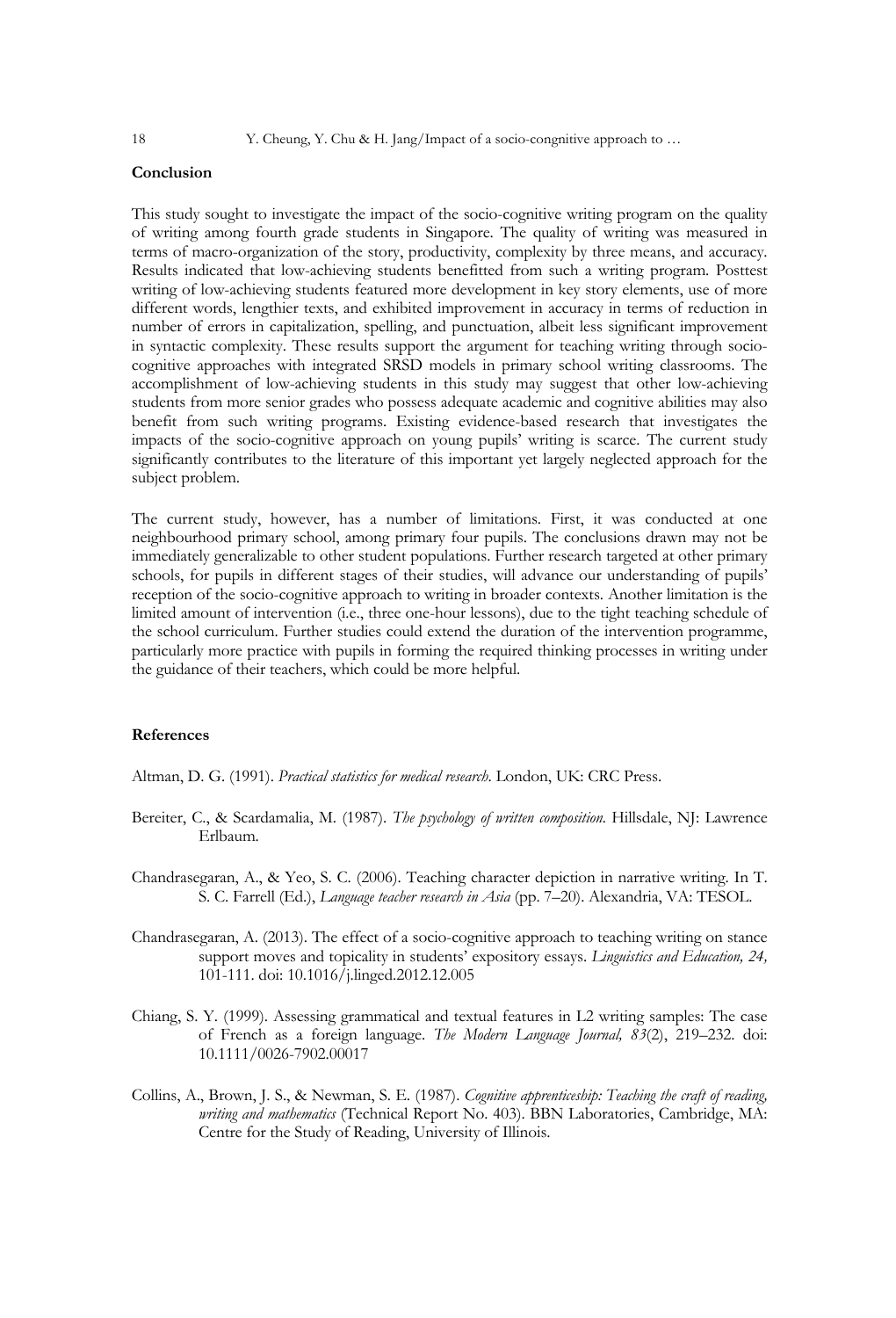- Crossley, S. A., & McNamara, D. S. (2014). Does writing development equal writing quality? A computational investigation of syntactic complexity in L2 learners. *Journal of Second Language Writing, 26*, 66–79. doi: 10.1016/j.jslw.2014.09.006
- Fellner, T., & Apple, M. (2006). Developing writing fluency and lexical complexity with blogs. *The JALT Call Journal*, *2*(1), 15-26. Retrieved from https://journal.jaltcall.org/articles/2\_1\_Fellner.pdf
- Flower, L. (1994). *The construction of negotiated meaning: A social cognitive theory of writing.* Illinois, IL: Southern Illinois University Press.
- Glaser, C., & Brunstein, J. C. (2007). Improving Fourth-grade students' composition skills: Effects of strategy instruction and self-regulation procedures. *Journal of Educational Psychology, 99*(2), 297-310. doi: 10.1037/0022-0663.992.297
- Graham, S., Harris, K. R., & Mason, L. (2005). Improving the writing performance, knowledge, and self-efficacy of struggling young writers: The effects of self-regulated strategy development. *Contemporary Educational Psychology, 30*, 207-241.doi: 10.1016j.cedpsych.2004.08.001
- Green, A. (2018). Assessment for learning in language education. *Iranian Journal of Language Teaching Research, 6*(3), 9-18.
- Harris, K. R., & Graham, S. (1992). Self-regulated strategy development: A part of the writing process. In M. Pressley., K. R. Harris., & J. T. Guthrie (Eds.), *Promoting academic competence and literacy in school* (pp. 277-309). Bingley, UK: Emerald Group Publishing Limited.
- Harris, K. R., & Graham, S. (1996). *Making the writing process work: Strategies for composition and selfregulation.* Cambridge, MA: Brookline Books.
- Harris, K. R., Graham, S., & Mason, L. H. (2006). Improving the writing, knowledge, and motivation of struggling young writers: Effects of Self-Regulated Strategy Development with and without peer support. *American Educational Research Journal, 43*(2)*, 295-340.*doi: 10.3102/00028312043002295
- Houck, C., & Billingsley, B. (1989). Written expression of students with and without learning disabilities: Differences across the grades. *Journal of Learning Disabilities, 22*, 561–565. doi: 10.1177/002221948902200908
- Koh, G. H. (2002). Teaching argumentative writing at the primary level. *REACT, 21*(1), 57-68.
- Lane, K. L., Graham, S., Harris, K. R., Little, M. A., Sandmel, K., & Brindle, M. (2010). Story writing: The effects of Self-Regulated Strategy Development for second-grade students with writing and behavioral difficulties. *The Journal of Special Education, 44*(2), 107-128. doi: 10.1177/0022466908331044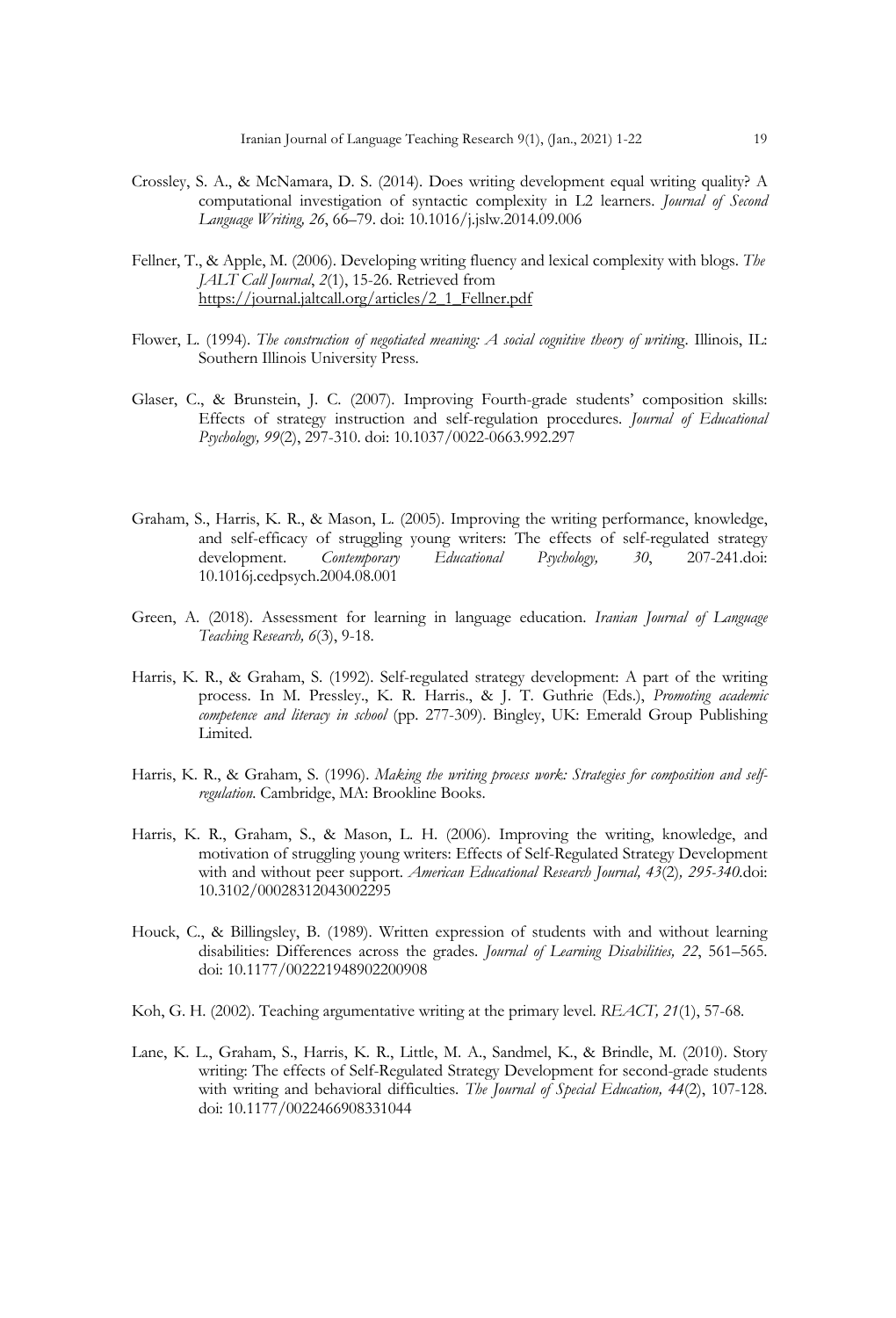- Lam, R. (2018). Understanding assessments as learning in writing classrooms: The case of portfolio assessment. *Iranian Journal of Language Teaching Research, 6*(3), 19-36.
- Lu, X. (2012). The Relationship of Lexical Richness to the Quality of ESL Learners' Oral Narratives. *The Modern Language Journal, 96*(2), 190-208. doi: 10.1111/j.1540- 4781.2011.01232\_1.x
- Malvern, D. D., Richards, B. J., Chipere, N., & Durán, P. (2004). *Lexical diversity and language development: Quantification and assessment.* New York, NY: Palgrave Macmillan.
- Martin, J. R. (1993). Genre and literacy Modelling context in educational linguistics. *Annual Review of Linguistics, 1*, 141-172.
- Martin, J. R. (1997). Analysing genre: functional parameters. In F. Christie, & J. R. Martin (Eds.), *Genre and institutions: Social processes in the workplace and school* (pp. 3-39). Herndon, VA: Cassell.
- Martin, J. R., & White, P. R. R. (2005). *The Language of Evaluation: Appraisal in English*. New York: Palgrave Macmillan.
- Miller, J., & Iglesias, A. (2015). *Systematic Analysis of Language Transcripts (SALT)*, Version 16 [Computer software], SALT software, LLC.
- Neo, B. (2004). *Explicit teaching of argumentative writing in upper primary social studies lessons* (MA dissertation). National Institute of Education, Nanyang Technological University, Singapore.
- Ng, C. H., & Cheung, Y. L. (2018). Mediation in a Socio-cognitive Approach to Writing for Elementary Students: Instructional Scaffolding. *Education Sciences*, *8*(3), 92. https://doi.org/10.3390/educsci8030092
- Rothery, J. (1996). Making changes: Developing an educational linguistics. In R. Hasan, & G. Williams (Eds.), *Literacy in society* (pp. 86-123). London: Longman.
- Saddler, B., Moran, S., Graham, S., & Harris, K. R. (2004). Preventing writing difficulties: The effects of planning strategy instruction on the writing performance of struggling writers. *Exceptionality, 12*(1), 3-17. doi: 10.1207/s15327035ex1201\_2
- Sawyer, R. J., Graham, S., & Harris, K. R. (1992). Direct teaching, strategy instruction, and strategy instruction with explicit self-regulation: Effects on the composition skills and self-efficacy of students with learning disabilities. *Journal of Educational Psychology, 84*(3), 340-352. doi: 10.1037/0022-0663.84.3.340
- Skehan, P. (2009). Modelling second language performance: Integrating complexity, accuracy, fluency, and lexis. *Applied Linguistics, 30*(4), 510-532. doi: 10.1093/applin/amp047
- Skehan, P., & Foster, P. (1997). Task type and task processing conditions as influences on foreign language performance. *Language Teaching Research, 1*, 185–211. doi: 10.1177/136216889700100302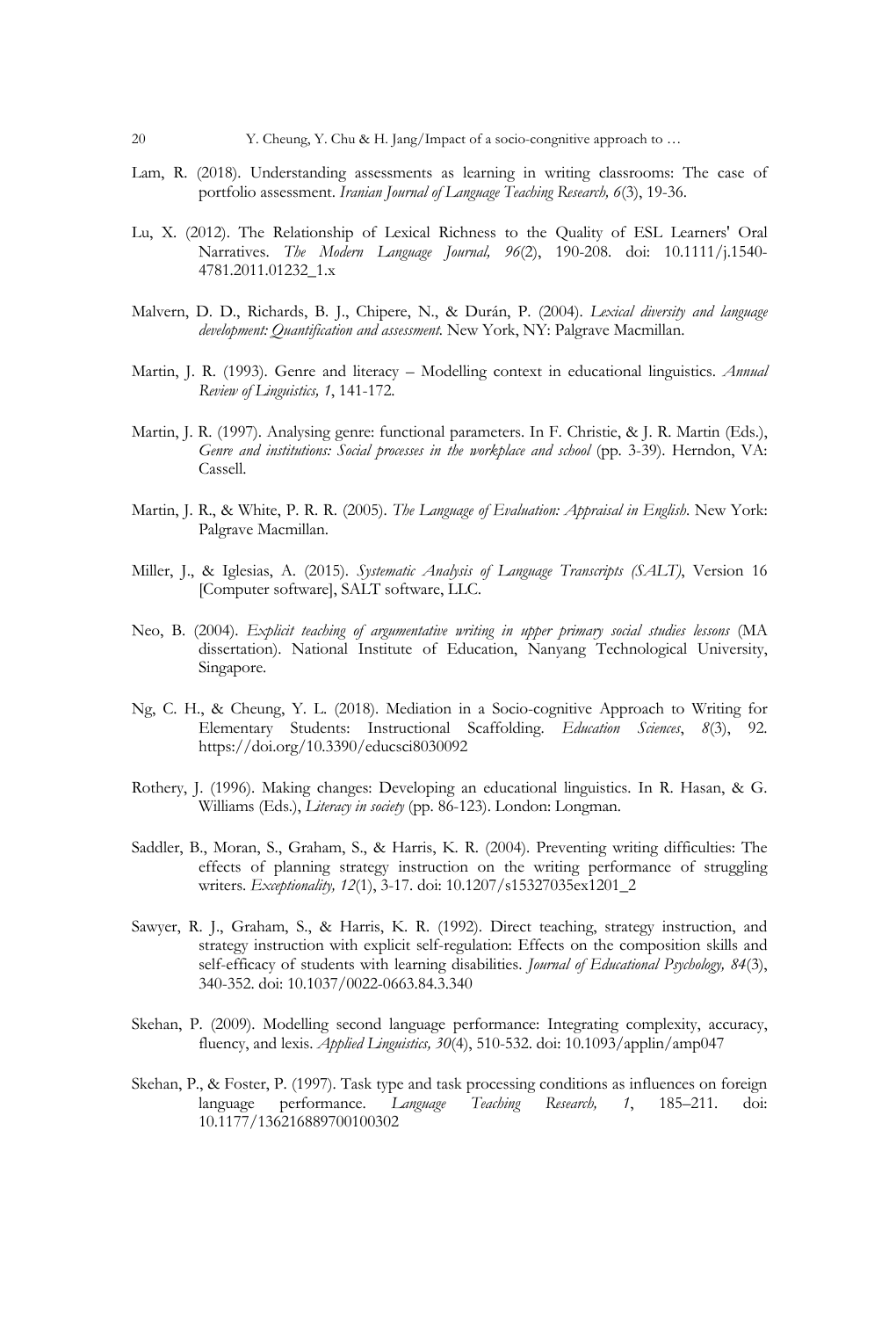- Skehan, P., & Foster, P. (1999). The influence of task structure and processing conditions on narrative retellings. *Language Learning, 49*(1), 93–120. doi: 10.1111/1467-9922.00071
- Skehan, P., & Foster, P. (2001). Cognition and tasks. In P. Robinson (Ed.). *Cognition and second language instruction* (pp. 183-205). Cambridge: Cambridge University Press.
- STELLAR (2010). *STELLAR general guidelines.* Singapore: Curriculum Planning and Development Division, Ministry of Education.
- Tracy, B., Reid, R., & Graham, S. (2009). Teaching young students strategies for planning and drafting stories: The impact of self-regulated strategy development. *The Journal of Educational Research, 102*(5), 323-332.
- VanPatten, B. (1990). Attending to form and content in the input. *Studies in Second Language Acquisition, 12*, 287-301. doi: 10.1017/S0272263100009177
- Veel, R. (2006). The Write it Right project Linguistic modelling of secondary school and the workplace. In R. Whittaker, M. O'Donnell, & A. McCabe (Eds.), *Language and literacy. Functional approaches* (pp. 66-92). London: Continuum.
- Wagner, R. K., Puranik, C. S., Foorman, B., Foster, E., Wilson, L. G., Tschinkel, E., & Kantor, P. T. (2011). Modeling the development of written language. *Read Writ, 24*(2), 203-220. doi: 10.1007/s11145-010-9266-7
- Williams, G. (2004). Ontogensis and grammatics: Functions of metalanguage in pedagogical discourse. In G. Williams, & A. Lukin (Eds.), *The development of language functional perspectives on species and individuals* (pp. 241-267). London: Continuum.
- Yang, W., Lu, X., & Weigle, S. A. (2015). Different topics, different discourse: Relationships among writing topic, measures of syntactic complexity, and judgments of writing quality. *Journal of Second Language Writing, 28*, 53–67. doi: 10.1016/j.jslw.2015.02.002

### Acknowledgements

This paper refers to data from the research project OER 07/15 CYL (IRB-2015-05-048), funded by the Education Research Funding Program, National Institute of Education, Nanyang Technological University, Singapore. The views expressed in this paper are the authors' and do not necessarily represent the views of the university. Authors would like to thank Professor Karim Sadeghi and two anonymous reviewers for providing us with insightful feedback on earlier drafts of this paper.

Yin Ling Cheung (the corresponding author) received her Ph.D. in Linguistics from Purdue University, USA. She is associate professor at National Institute of Education, Nanyang Technological University, Singapore. She specializes in second language writing. She has published in journals such as *System, The Asia-Pacific Education Researcher, and RELC Journal*.